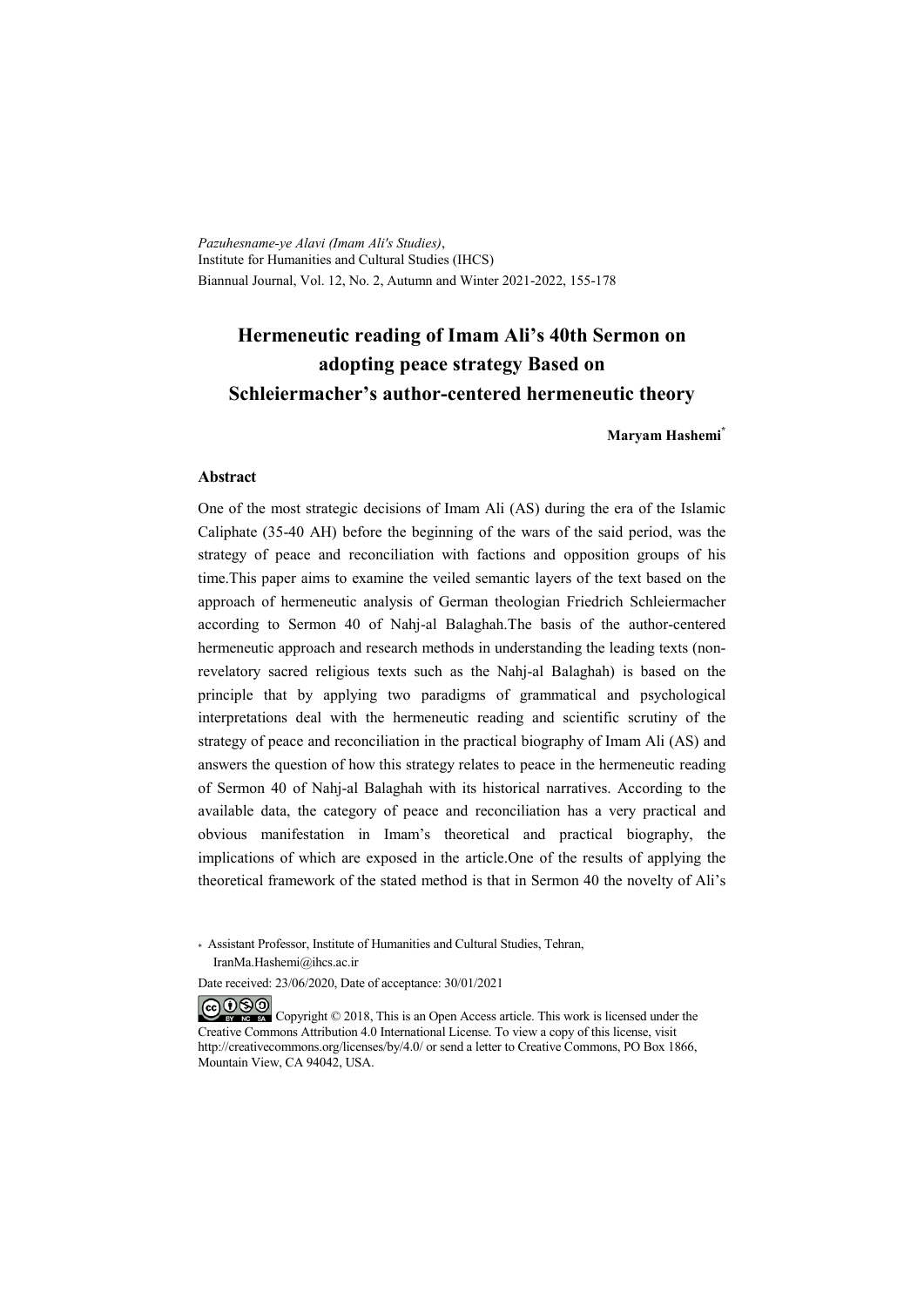(AS) way of thinking regarding peace and reconciliation is emphasized and leading the society towards security and tranquility in critical social conditions is a category that Alavi discourse takes the lead.The expert audience, in the process of reading the text, is guided to ascertain the semantic layers below the text and it seems that the analysis of the semantic infrastructure of Sermon 40 from the context of grammatical and psychological interpretation paradigm in author-centered hermeneutics, can express the spirit and judgment of the Imam and his comprehensive antidote personality. He is both a hero of peace as well as of war, he makes and maintains peace as long as the Muslim community is secured, and that tranquility and dignity prevails in the society. He fights as long as it is proven that the discourse of peace has become slow.

**Keywords:** hermeneutics, author-centered approach, Schleiermacher, Imam Ali (AS), Nahj-al Balaghah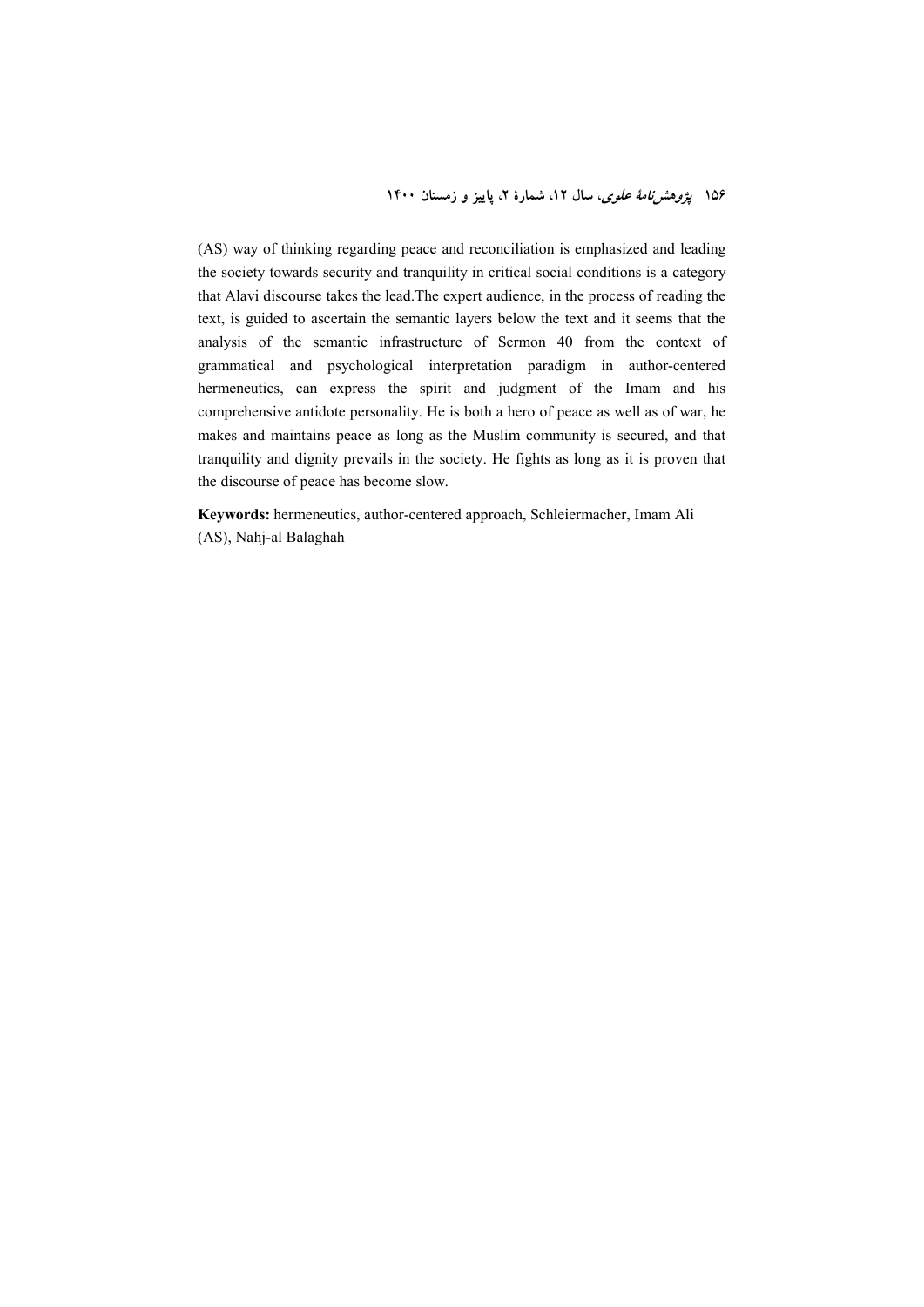*پژوهشنامهٔ علوی*، پژوهشگاه علوم انسانی و مطالعات فرهنگی دوفصلiاههٔ علمی (مقالهٔ علمی ــ پژوهشی)، سال ۱۲، شمارهٔ ۲، پاییز و زمستان ۱۴۰۰، ۱۵۷ ـ ۱۷۸

# خوانش هرمنوتيكي خطية ۴۰ امام على (ع) در اتخاذ استراتژي صلح پرميناي نظرية هرمنوتيک مؤلفمحور شلاير ماخر

مريم هاشمي\*

#### حكىدە

یکی از راهبردیترین تصمیمات امام علی (ع) در عصر خلافت اسلامی (۳۵-۴۰ هـ) قبـل از آغاز جنگهای این دوره، استراتژی صلح و اَشتی با جناح ها و گروه های مخـالف زمـان خود بوده است. این جستار بر آن است تا با تکیه و تأکید بر خطبهٔ ۴۰ نهج البلاغه، لایههــای .<br>معنایی پنهان متن را بر اساس رویکرد تحلیل هرمنـوتیکی مـوردنظر «شــلایر مــاخر آلمــانی» واکاوي نمايد. اساس رويکړد هرمنو تيکي مؤلف محـور و روشــمندي مــاخر در فهــم متــون راهبر (متون مقدس دینی مثل نهج البلاغه) بر این اصل اسـتوار اسـت کـه بــا بــه کــارگیری دو یارادایم تأویل دستورگرا و تأویل روانشناختگرا به خوانش هرمنوتیکی و تحلیل علمـی استراتژی صلح و سازش در سیرهٔ عملـی علـی (ع)پرداختـه شـود و بـه ایــن پرسـش کـه استراتژی صلح در خوانش هرمنوتیکی خطبهٔ ۴۰ نهج البلاغه چه نسـبتی را بــا روایــتهــای تاریخی برقرار می سازد، پاسخ دهد. بر اساس دادههای تاریخی، مقولهٔ صلح و آشـتی، نمـود کــاملاً کــاربردی و آشــکارا در ســیرهٔ نظــری و عملــی ایشــان دارد و دلالــت هــای آن کشف می شود. از نتایج کاربست چارچوب نظری ماخر بـر مـی آیــد کــه بــر مبنــای خطبــهٔ موردپژوهش در اندیشهٔعلی (ع) اصالت بـا صـلح و اَشـتی اسـت؛ لـذا سـوق دادن جامعــه بهسوی امنیت و آرامش در شرایط اجتماعی بحرانزا، مد نظر گفتمان علوی اسـت. خواننــده در فرآیند خوانش، به کشف لایه هـاي معنـايي زيـرين مـتن رهنمـون مـي شـود. واكـاوي ز برساخت معنایی خطبهٔ ۴۰ از بستر تأویل دستورگرا و روان شیناختگیرا در هرمنو تیک

\* استادیار یژوهشگاه علوم انسانی و مطالعات فرهنگی، تهران، ایران، Sha.Hashemi@ihcs.ac.ir تاريخ دريافت: ۱۳۹۹/۰۴/۰۳، تاريخ پذيرش: ۱۴۰۰/۱۱/۱۱

COOD Copyright © 2018, This is an Open Access article distributed under the terms of the Creative Commons Attribution 4.0 International, which permits others to download this work, share it with others and Adapt the material for any purpose.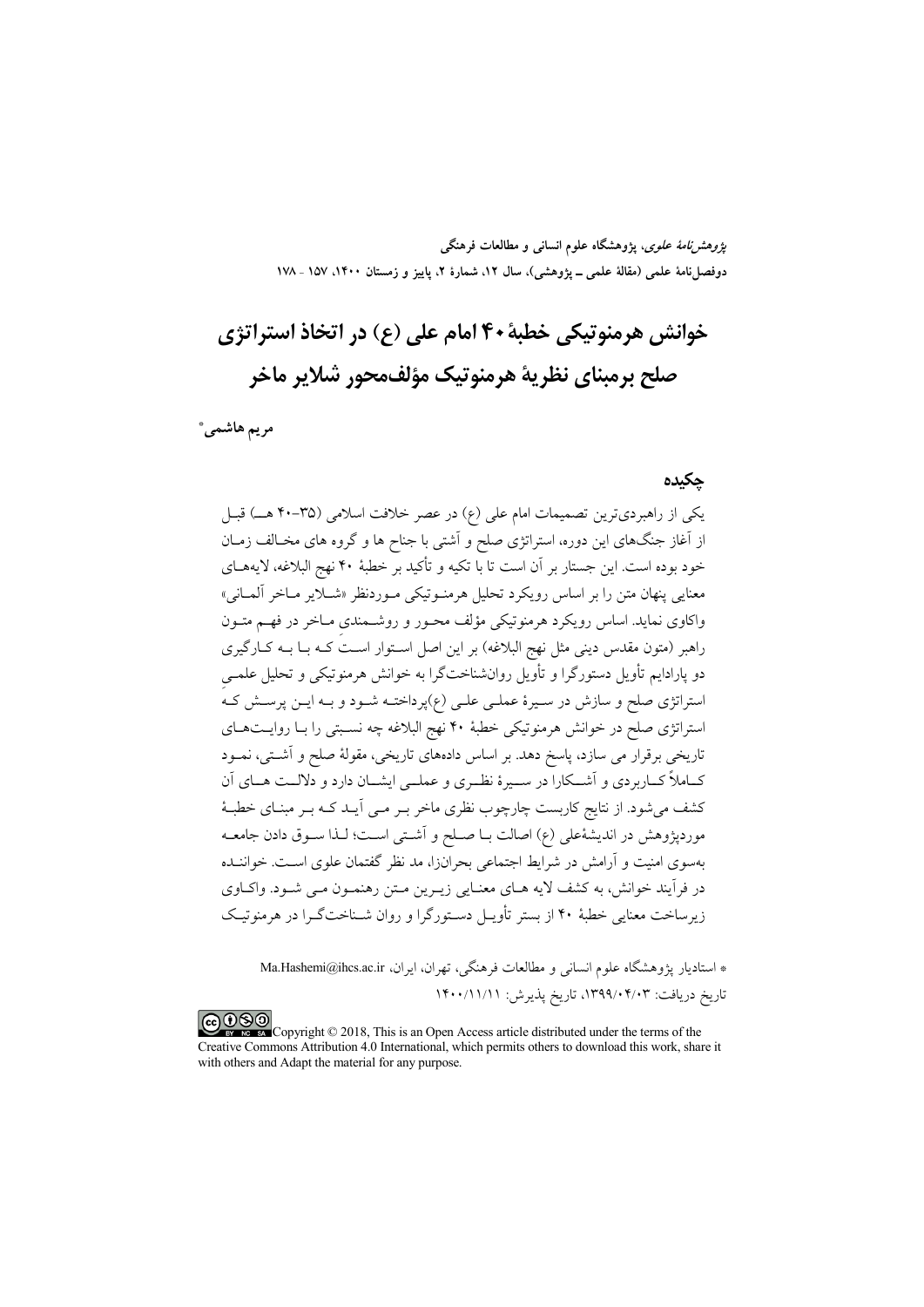مؤلف محور، مي تواند بيانگر روحيه و افكار امام و شخصيتِ جامع الأضدادي وي باشــد؛ او هم قهرمان صلح است و هم قهرمان جنگ، صلح میکند مادامیکه صلاح جامعـهٔ مســلمین، امنیت، آرامش و عزت ایشان در آن باشد و جنگ میکنـد مـادامیکـه محـرز شــود گفتمــان صلح به سستی و رخوت گراییده است. كليدواژهها: هرمنوتيك، رويكرد مؤلف،محـور، شـلايرماخر، صـلحطلبـي، امـامعلـي (ع)، نهجالبلاغه

#### ١. مقدمه

این مقاله تحت تأثیر اندیشه های روش شناسانهٔ ماخر درصـدد اسـت بـا دانـش هرمنوتیـک مؤلف محور، اندیشهٔ علی (ع) را در باب استراتژی صلحطلبی و جنگستیزی، خــوانش کنــد و ضمن این که صرفاً یک روش برای تفسیر خطبه های نهج البلاغه وجـود نــدارد؛ الگــویی هرمنــوتيکي بـــراي فهـــم خطبـــهٔ ۴۰ نهـــج البلاغـــه بـــه روش «هرمنوتيــک دســـتورگرا» و «هرمنوتیک روان شناختگرا» ارائه دهد. فرأیند این خـوانش بـا بهـرهگیـری از مـدل علمـی شلایر ماخر العانبی (۱۷۶۸–۱۸۳۴م.) در هرمنوتیک مؤلف محور پیش مــی(ود. وی در فهــم متون راهبر دینی، معتقد به رویکرد مؤلف محوری است؛ به این معنا که اصـالت در خــوانش متن مقدّس بر محوريّت مؤلف و فهم گفتمــان حــاكم بــر ذهــن وي اســتوار اســت؛ نــه بــر محوريت متن و نه بر محوريت مفسّر يا خوانندهٔ متن.

ماخر در فهم گفتمان مؤلف محوری متن مقدس دینی با صبغهٔ تاریخ، دو پارادایم تأویــل دستورگرا و تأویل روان شناخت گرا را پیشنهاد میدهد تا از بستر واکاوی مؤلف های ایــن دو تأویل، به فهم حداکثری از استراتژی علی (ع) پی بــرد. مقالــه پــیش رو، بــه پاســخگــویی پرسش ذیل در قالب پارادایم دوم یعنی پارادایم تأویل روان شـناخت گــرا مــی پــردازد و بــه كاركرد آن در فهم گفتمان حاكم بر ذهنيت مؤلف اشاره مي كند.

ـ استراتژی صلح در خــوانش هرمنــوتیکی خطبـهٔ ۴۰ نهــج البلاغــه چــه نســبتی را بــا روایتهای تاریخی برقرار می سازد؟

در پاسـخ بــه ايــن پرســش، ابتــدا خطبــه بــا هرمنوتيــک مؤلــف محــور شـــلاير مــاخر خوانش میشود و سپس از همین بستر جهت ایضاح مسأله صلح طلبی علی (ع) روایتهای تاریخی مورد بررسی قرار می گیرد.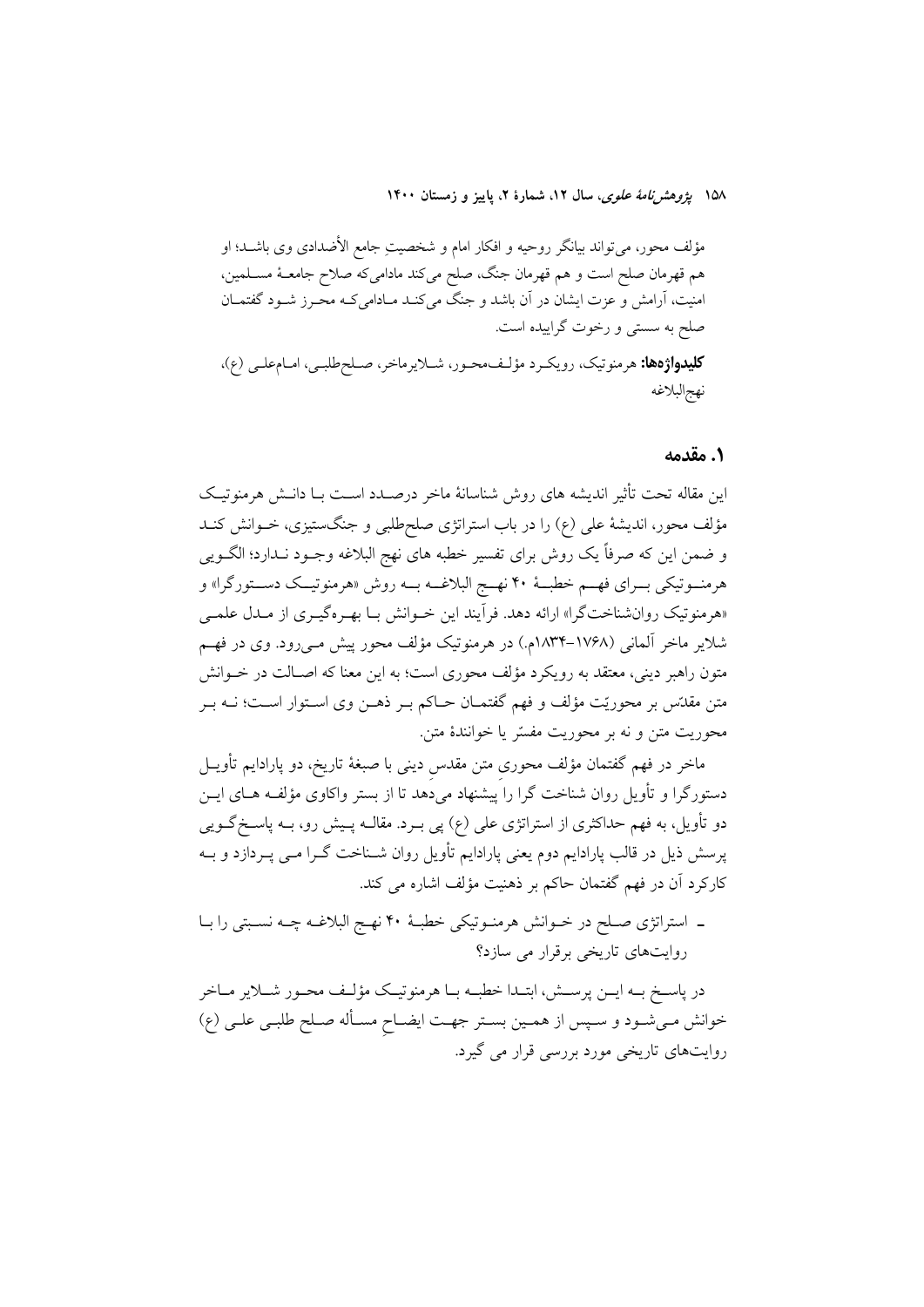خوانش هرمنوتیکی خطبهٔ۴۰ امام علی (ع) دراتخاذ … (مریم هاشمی) ۱۵۹

## ١.١ ييشينۀ يژوهش

کارنامه علی پژوهی در ایران بسیار غنی است؛ چنان که تنها فهرست کردن عناوین آثاری کـه درباره على (ع) نوشته شده، چندين جلد كتـاب را شـامل مـى شـود. در آن ميـان، نگــارش أثاري معطوف به وجوه هرمنوتيكي بسيار اندكند. تنهـا دو مقالــه از جملــه مقالــه طــاهري و همکاران با عنوان «درآمدی بر هرمنوتیک از منظـر نهـج البلاغــه»؛ و مقالــه محمدرضـــا آرام بـاعنوان «تحليـل هرمنـوتيكي نهـج البلاغــه، دريچــه اي بــه روي انســان معاصــر» نگــارش شده است. اما توجّه به خطبههای نهج البلاغه که ناظر بر یکی از انواع رویکردهای نظـری از خوانش هرمنـوتيكي كـه مـورد نظـر ايـن جسـتار اسـت، هـيچ مقالـه يـا پژوهشـي نوشـته نشده است. این جستار برای نخستین بار به کاربست «نظریهٔ هرمنوتیک مؤلف محور شـلایر ماخر در خطبه های نهج البلاغه» روی اَورده است؛ البته پژوهشــی بــاعنوان «پــارادایـم تأویــل دستورگرا در تبیین هرمنوتیکِ ادب<sub>ع</sub> مؤلف محور در مطالعات نهج|لبلاغــه» از نویســندهٔ مقالــه در دست، به چاپ رسیده است.

## ۲.۱ روش یژوهش

این پژوهش به شیوهٔ خوانش هرمنوتیکی مبتنی بر رویکرد نظری هرمنوتیک مؤلـف محــور شلایر ماخر است. رویکردی که به سبب ارتباط تنگاتنگ آن با متون مقدس، هــم بــر تأویــل دستور گرا و هم بر تأویل روان شــناخت گــرا تمرکــز دارد و بــرای تفســیر و تحلیــل متــون مقدس بسیار کاراست. بنا بر اهمیت رویکرد نظری ماخر در تحلیل خطبه های نهـج البلاغــه، پژوهش حاضر با توجه به آرای این اندیشمند تلاش مـی کنـد بـه بازنمـایی وجـوه معنـایی خطبه مدّ نظر بپردازد که از نظر همهٔ جوانب نقد فنی، می تواند مظهـری بـرای هنـر زبـانی و مفهومی علی (ع) باشد.

بنابراين اين پژوهش آغازگر رويكردي جديد در مطالعات هرمنوتيكي نهج البلاغه است؛ آن هم رویکرد مؤلف محوری که به نظر می رسد از بیشترین فرض قابـل اطمینـان در فهـم گفتمان متون مقدس برخوردار است؛ چه ایــن کــه همّــت مفسّــر و خواننــدهٔ مــتن را صــرفاً معطوف به درک و دریافتن نیت اصلی مؤلف مـتن مـی کنـد. سـنگ بنـای رویکـرد مؤلـف محوری هرمنوتیک، در مقاله پیش رو در حوزهٔ مطالعات نهج البلاغه نهاده شده است امیدکـه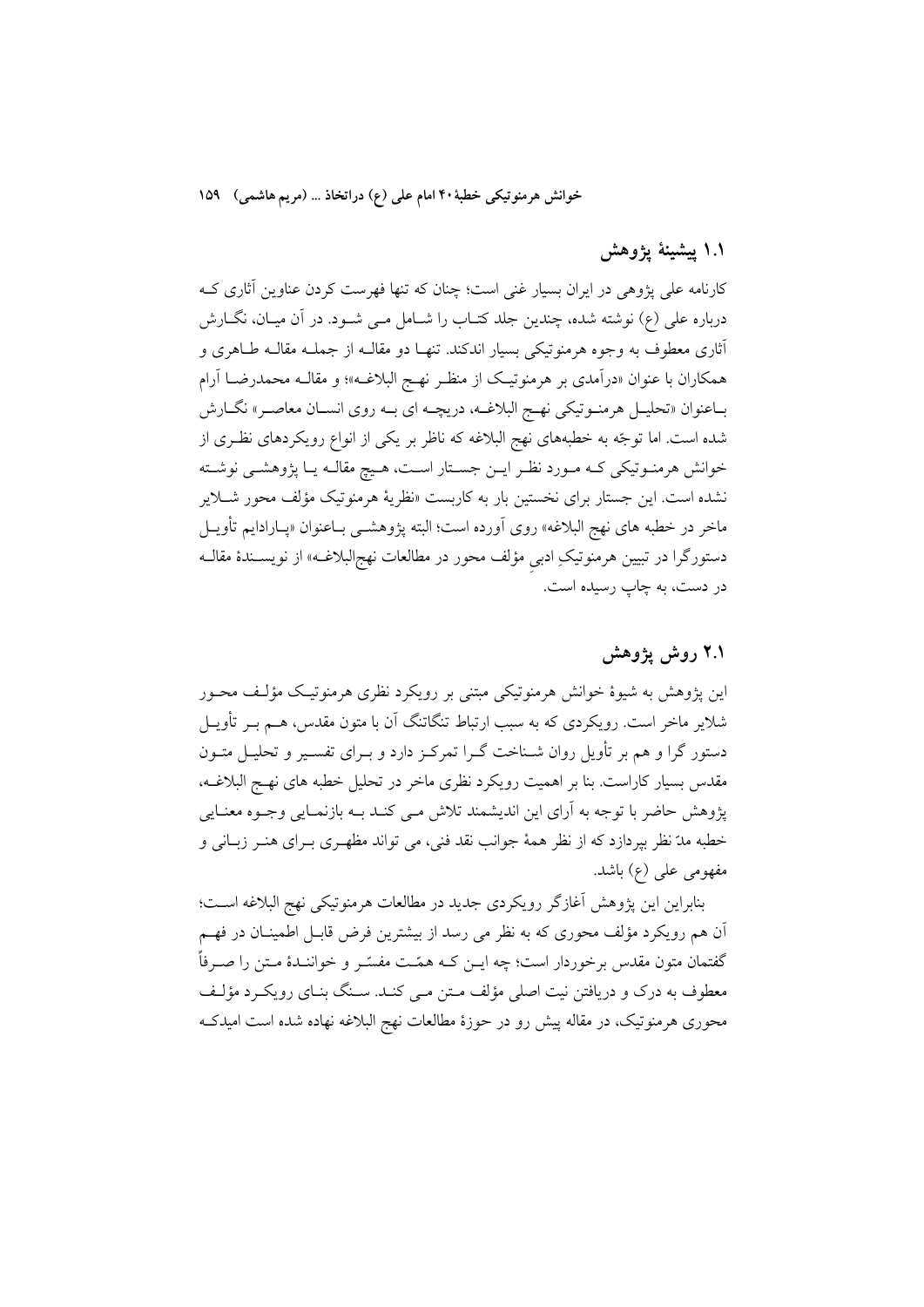فتح بابی برای پژوهشگران عرصهٔ علوم انسانی در کاربست این رویکـرد در مطالعــات متــون مقدس باشد.

# ٢. مفهوم شناسي صلح در لغت و اصطلاح

واژهٔ صلح در لغت، به معنای آشتی و سازش و تراضی میان متنــازعین اســت در مقابــل واژهٔ حرب و جنگ. (دهخدا، ۱۳۷۷: ۵۴۲)هم چنین در «فرهنگ معـین» آمـده اسـت کـه صـلح بهمعنای آشتی کردن و دوستی است و در اصطلاح، عقـدی اسـت کـه دو طـرف در مـورد بخشیدن چیزی یا گذشتن از حقی در مقابل هم تعهد می کنند؛ و یا نامهٔ قــراردادی کــه بــین دو طرف جنگ يا دعوا نوشته يا شرايط جنگ در آن قيـد مـي شـود.(معـين، ١٣٧١: ٩۶/٥). یکی از مصادر صلح، واژهٔ مصالحه است؛عملی کـه بـرای رفـع اخـتلاف میـان دو کـس یـا دو گروه انجام مي گيرد. اهل لغت و فرهنگنويسان زبان عربي مي گويند: «صِـلاح، بــه كسـر، مصدر مصالحه و اسم مصدر آن، صلح و مذکر و مؤنث اَن یکسان است». (طریحـی، ۱۴۰۸:  $(1<sup>2</sup>)$ 

در قرآن کریم واژهٔ «صَلاح» گــاهی در مقابــل فســاد و زمــانی در مقابــل زشــتی و بــدی آمده است. (راغب اصفهانی، ۱۴۱۲ق: ۴۹۰).

با نگاهی کلی، لفظ صلح در قرآن کریم دو وجه معنایی دارد:

١. به معناى اصلاح كردن: (إلاّ ألّذِينَ تَابُوا وَأَصْلَحُوا وَبَيَّنُوا فَأُولَئِكَ أَتُوبُ عَلَيْهِمْ وَأَنَا التَّـوَّابُ الرُّحِيمُ) (بقره/١۶٠) «مگر أنها كه توبه و بازگشت كردند و اعمال بد خود را اصـلاح نمودنــد و آن چه را کتمان کرده بودند اَشکار ساختند که من توبهٔ اَنها را مــی پــذیرم و مــن تــواب و رحيم هستم».

٢. آشتى دادن: (...فَلاَ جُنَاحَ عَلَيْهِمَا أَنْ يُصْلِحَا بَيْنَهُمَا صُلْحاً وَالصُّـلْحُ خَيْـرٌ...) (نسـاء/ ١٢٨). «مانعی ندارد با هم صلح و آشتی کنند (و زن یا مـرد از پـاره ای ازحقـوق بـه خـاطر صـلح صرفنظر کنند) و صلح بهتر است».

اصطلاحاً صلح، پیمانی است که بر حسب آن دو طرف، دعوایی را حلّ و فصـل نماینــد (معـين، ١٣٨۴، ٢١٦٠/٢). در اصـطلاح فقــه، صــلح يكــي از اقســام عقــود مــي باشــد و عبارت است از سازش و موافقت بر انجام کاری؛ مانند تملیک عین یا منفعتی یا اسقاط دَیــن.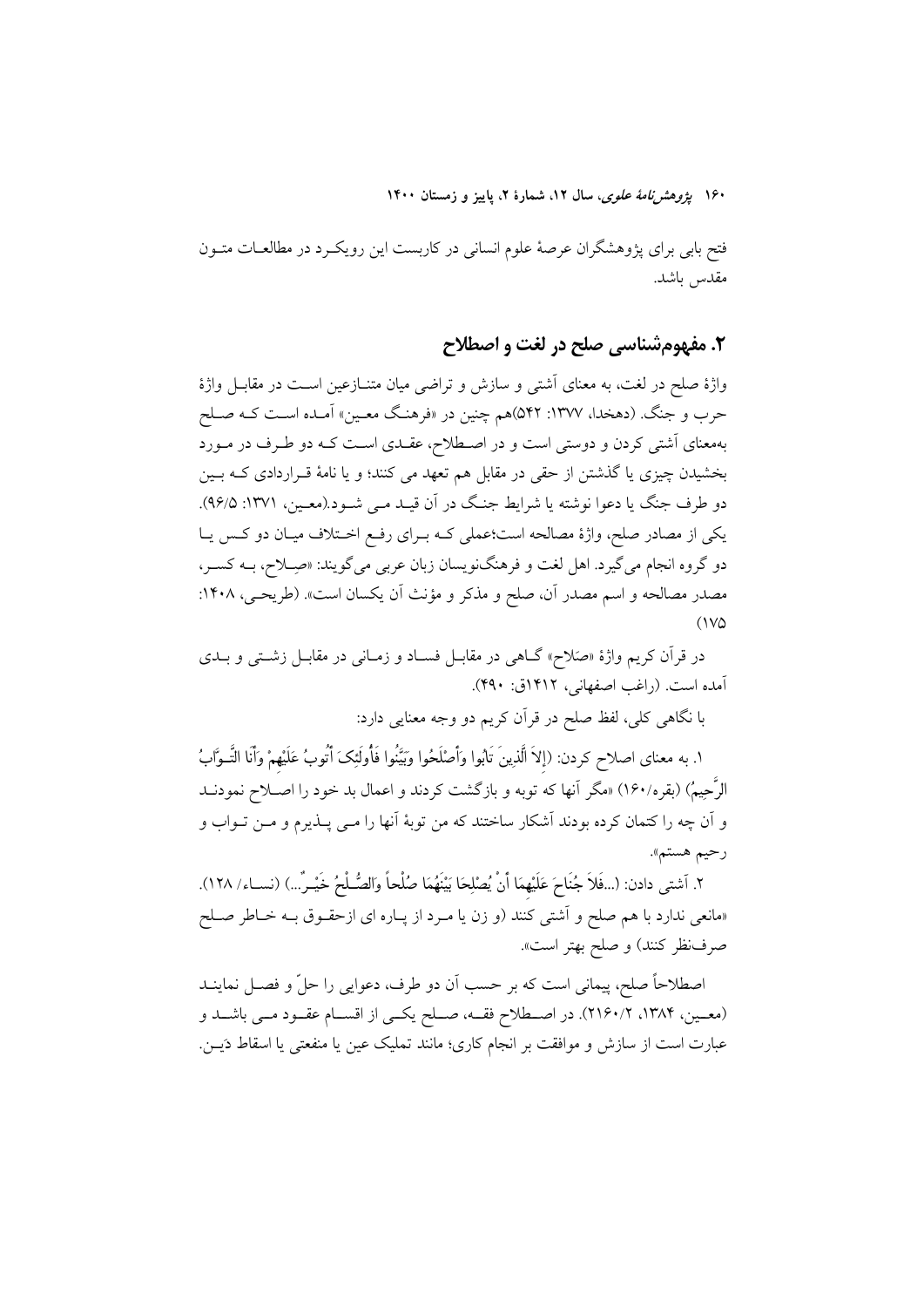خوانش هرمنوتيكي خطبهٔ ۴۰ امام على (ع) دراتخاذ … (مريم هاشمي) ۱۶۱

(خمینی (ره)، بی تا، ۵۱۶/۱). در اصـطلاح فقهـا، صـلح بـه معنـای هدنـه یـا مهادنـه یعنـی مصالحه، نيز آمده است (راوندي، ۱۴۰۵ق، ۳۴۵/۱).

## **٣. صلح در نگاه امام علي (ع)**

امام در توصیه به مالک اشتر می فرماید: «و لا تدفعن صلحا دعاک إلیــه عــدوک لله فیــه رضــا» (نامه ۵۳) «صلحی که رضای خـدا در آن اسـت و دشـمن، تـو را بـه آن فـرا مـی خوانـد، رد مکن.» لذا معیار صلح و سازش از منظر امام، رضای خداست.

### ۴. تحلیل هرمنوتیک مؤلف،حور خطبهٔ ۴۰ در اتخاذ استراتژی صلح

## ۱.۴ بازنمایی نشانههای خطبه در سطح لغوی و معنایی

هدف اصلی در هر نوشته و کلامی آشکارشدن مقصود نویسنده یا متکلم است. بنابراین بایــد واژه ای را برگزید که به بهترین شکل ممکن بر معنای مورد نظر دلالت داشته باشــد، در ایــن راستا ایدهٔ گزینش کلمات در سبک نحوی خاص مطـرح مـی شـود. (کیـانی و زارع، ۱۳۹۴: ۱۰۹) مطالبي هم چون تقديم و تأخير، ذكر و حذف، و به طور كلي مباحثي كه با چگـونگـي قرار گرفتن، چینش و کم و زیاد بودن اجزای یک جمله مرتبط است علاوه بــر حــوزهٔ نظــم بیانی متن (الکواز، ۱۳۸۶: ۲۷۳–۳۰۲) در حوزهٔ تأویل دستورگرا نیز جای می گیرد.

۔<br>تقدیم در دو حالت کلی انجام میشود؛ گاہی یک کلمه بر عامل خودش مقدّم می شــود و گاهی کلمات یک جمله بــدون ایــن کــه بــر عامــل مقــدم شــوند، نســبت بــه یــک(دیگــر مقدم می شوند. در حالت اول غالباً مفید معنای اختصاص و انحصار اسـت و در حالـت دوم معمولاً تقديم براي توجّه و اهتمام به لفظ خاصي است كه بر اســاس اقتضــا و ســياق جملــه انجام مي شود. (السامرايي، ٢٠٠٩: ٢٩، ٥٢، ٥٢) در خطبة ۴۰ نمونه هايي از تقديم ديده مي شـود که مربوط به تقدیم جار و مجرور است. گاهی جار و مجرور بر عامل خود مقـدم مـی شــود كه به علت مقام اقتضا و سياق جمله اين گونه ايجاب مي كند.

هدفمندی بیان ادبی خطبه در القای معنا به مخاطب و این که با جلوه ای نیکو در جـان وی نفوذ کند و تأثیر گذار واقع شود، شکل و اسلوب خاصی از سخن را اقتضا مـی کنــد کــه به نظر می رسد نحـو گسســته ايــن بســتر ســازي مهــم را بــه انجــام مــي رســاند و از نظـر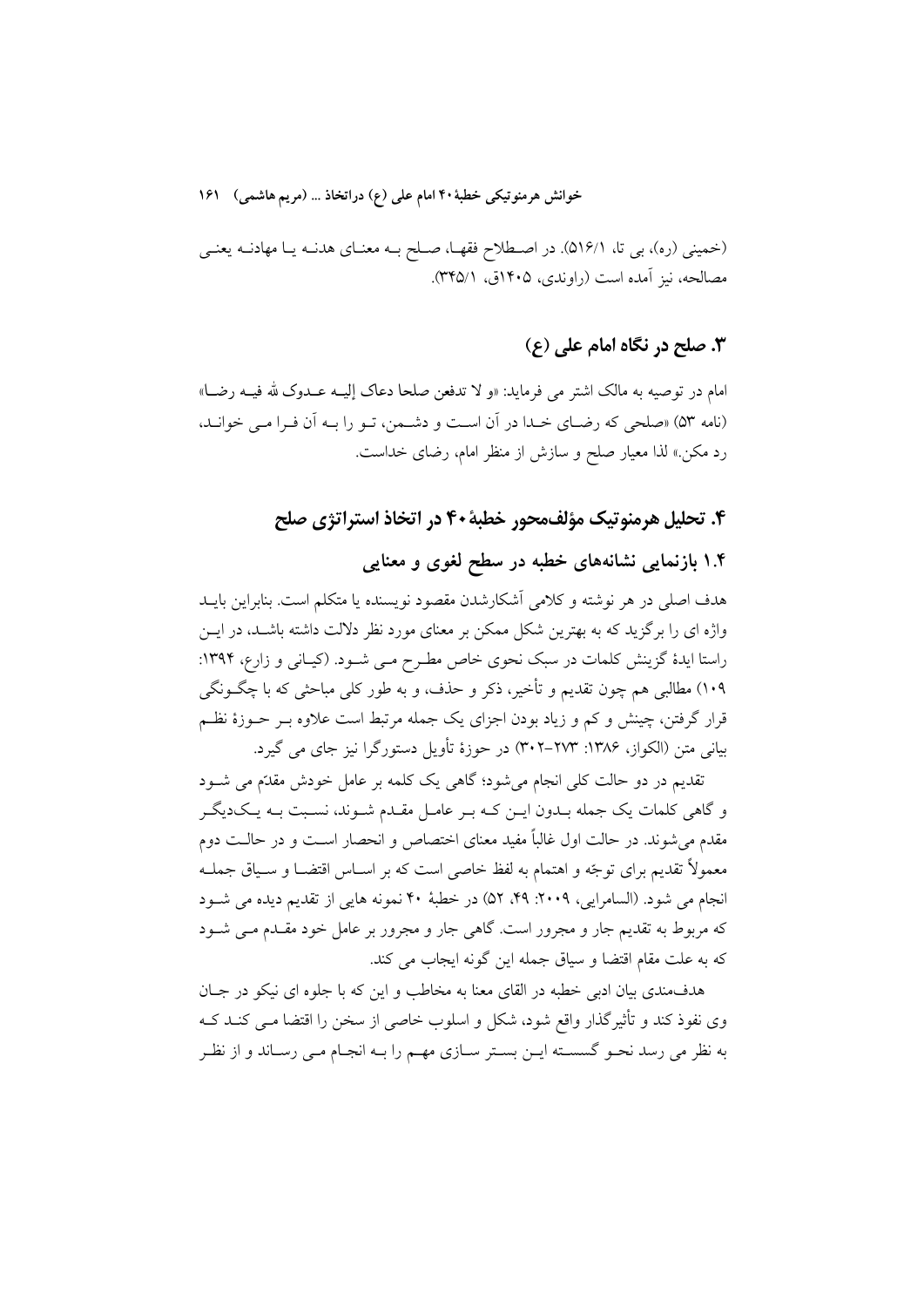تأثیرگذاری در بالاترین حدّ امکان قرار دارد. برای دستیابی به ایــن هــدف، نوشــتار بــه بیــان معانی نحوی به عنوان یدیده ای زبان شناختی در یارادایم تأویل دستورگرا می پردازد.

هـدف از تجزیــه و تحلیــل کلمــات در تأویــل دســتورگرا، خــوانش زبــانشــناختی از خطبه نيست، بلكه خوانش معناشناختي مدّنظر است؛ به اين دليلٍ كه نويسنده باور دارد اصـل مقولهٔ فهم در معنا رِخ می دهد و نه زبان؛ چه این که زبان تنها شکل ساختارمندی اسـت کــه مقوله فهم را در قالب ساختاری اَشکار می سازد در حالی که در معناست که اندیشــهٔ اصــیل مؤلف ينهان است؛ يس اصالت با معناست و معناى هر واژه در هر بنـد از نسـبت آن واژه بــا سایر واژگان متن دانسـته مـی شـود. ایــن معــانی ارتـــباط درونـــی نظــام معنــا را در خطبــه روشن ميڭند.

به اعتقاد ربچارد پالمبر «اگر مخاطب متن در ساختارهای جملهای که گوینده گفته است رسوخ نماید، تأویل نحوی (دستوری) کرده است. تأویل نحوی با نشان دادن جای گفته، بـر طبق قوانين عـيني و عام معناشناسي انجام ميگيــرد. (پــالمر،١٣٧٧: ٩٩–١٠٠) تأويــل نحــوي که همان تأویل دستورگراست، عناصر معنایی متن که شامل واژگان یـا کلمــات، جمــلات و محورهای ارتباطی که وظیفهٔ اَن ها سامان کردن معنای یکیارچـهٔ جمــلات اســت، مــدّ نظــر قرار می دهد.

یکی از تعاریف هرمنوتیک که به نظر مـی رسـد بــا تعریــف پــارادایم تأویــل دســتورگرا هم سو است، این است که از منظر الیاده « هــر نـــحوه مـــشخصی از بیــان و صــور زبـــانی ف هنگی کـه مؤلـف مفروضـی در آن زیسـت کـرده و تفکـر او را یـرورش داده اسـت» هرمنوتيک است. (الياده،١٣٧۵: ٨۶) زيرا وي از يک سو معتقد است هر نــوع بيــان مشــخص در قالب صورهای زبانی فرهنگی، بـه دانـش هرمنوتیـک اختصــاص دارد و از ســوی دیگــر چون در مطالعات نهج البلاغه، پارادایم تأویل دستورگرا به مـعناشناسی مـتن مـی پــردازد و يقيناً معناشناسي، جزئي از صور فرهنگـي اسـت، پــس تأويـل دسـتورگرا بــا تعريــف اليــاده هم سو است.

متن ادبي خطبهٔ ۴۰ :

كَلِمَةُ حَقٍّ يُرادُ بِهَا بَاطِلٌ! نَعَمْ إِنَّهُ لا حُكْمَ إلاَّ لله، ولكِنَّ هـؤُلاءِ يَقُولُـونَ :لاَ إمْـرةَ، فَإِنَّــهُ لاَبْـدَّ لِلنَّاسِ مِنْ أَمِيرِ بَرِّ أَوْ فَاجرٍ، يَعْمَلُ فِي إِمْرَتِهِ الْمُؤْمِنُ، وَيَسْتَمْتِعُ فِيهَـا الْكَـافِرُ، وَيُبَلَّـغُ اللهُ فِيهَـا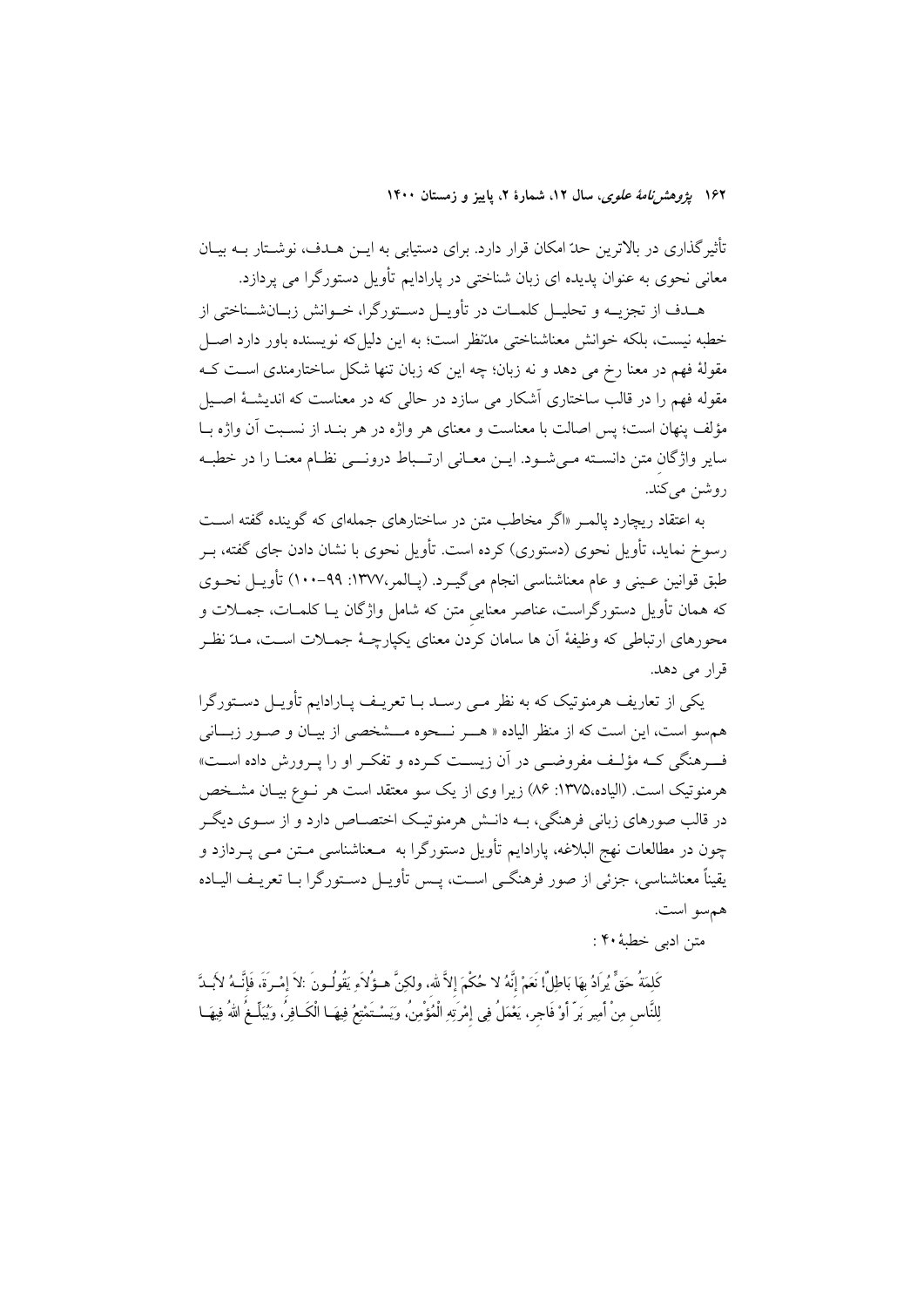خوانش هرمنوتیکی خطبهٔ ۴۰ امام علمی (ع) دراتخاذ … (مریم هاشمی) ۱۶۳

الأجَلَ، ويُجْمَعُ بهِ الْفَيءُ، ويُقَاتَلُ بهِ الْعَدُوُّ، وَتَأْمَنُ بهِ السُّبُلُ، ويُؤْخَذُ بهِ لِلضَّـعِيف ِمِـنَ الْقَــويِّ، حَتَّى يَسْتَرِيحَ بَرٌّ، وَيُسْتَرَاحَ مِنْ فَاجرٍ.

شلایر ماخر به عنوان بنیانگذار هرمنوتیک کلاسیک، کشف معنای گوهری و قصد اصـلی مؤلف را در یک دایرهٔ شـناختی دیـالکتیکی کـه میـان مـتن و جهـان ذهنـی صـاحب مـتن اتفاق میافتد، ممکن و تحقق آن را بر اساس فهم دستوری و فنی روان شناختی ادعا میکنـد که حتی می تواند به ارائه یک فهم برتر از خود مؤلف منجر شود. (اکبری دهقان، ۱۳۹۷: ۲)

استنباط معنـا از مـتن خطبـهٔ ۴۰ بايـد بـا اصـول معـين و مجموعـه اي از ويژگـيهـاي طبقهبندی شدهٔ اجتماعی ــ اخلاقی در پارادایم تأویل روان شناخت گرا، دریافت شــود تــا از برداشت های غیرضروری یا غیر اصولی و تحمیلی از متن جلوگیری شود. بهعنـوان مثـال در کارکرد پارادایم تأویل دستورگرا، با تکیه بر فنون معناشناسی ادب عربی و توجّه بــه ســــطوح درونی کلام و لایههای پنهان اندیشهٔ مؤلف، باید رابطهٔ دسـتوری جمـلات خطبـه در سـبک نحوی را سنجید.

رابطهٔ دستوری میان جمــلات در ســبکشناســی خطبــه هــا بــه دو لایــهٔ ســبک نحــوی گــسسته و سبک نحوی همهپایه تقسیم میشود: سبک نحوی گسسته دربردارنــدهٔ گروهــی از اندیشههای مستقل است که در جملههای کوتاه مقطع، و مستقل در کنار یکدیگر مـی]ینــد و هر جمله دربردارندهٔ یک اندیشهٔ مستقل است و می توان آنها را با نقطه از هم جدا کـــرد. امــا سبک نحوی هم پایه در جملات بلنـد بــه کــار مــی(ود و گفتگــویی آرام را رقــم مــی;زنــد و جملههای مستقل را با واو عـطف بـه هم پیوند میدهد و از نوع سبکهای ترکیبی است کـه در آن جملهها به هم وابستهاند. (فتوحى، ١٣٩١: ٢٧۶) سبک نحوي خطبـههـاي ســهگانــه از نوع سبک هم پایه است زیرا واحدهای معنایی مربوط به آن بلند بوده و توسط حرف عطف واو به هم پیوند خوردماند. در واقع شیوهٔ بیانی خطبه مطابق با مقتضای حال است به عبــارت دیگر هدف.مندی بیان ادبی خطبه در القای معنا به مخاطب و این کـه بـا جلـوه ای نیکـو در جان وی نفوذ کند و تأثیرگذار واقع شود، شکل و اسلوب خاصی از سخن را اقتضا می کنـد كه به نظر مي رسد نحو گسســته مــي توانــد بــه گونــهٔ ۹۵ درصــد مطمــئن تــرين امكــان را فراهم كند.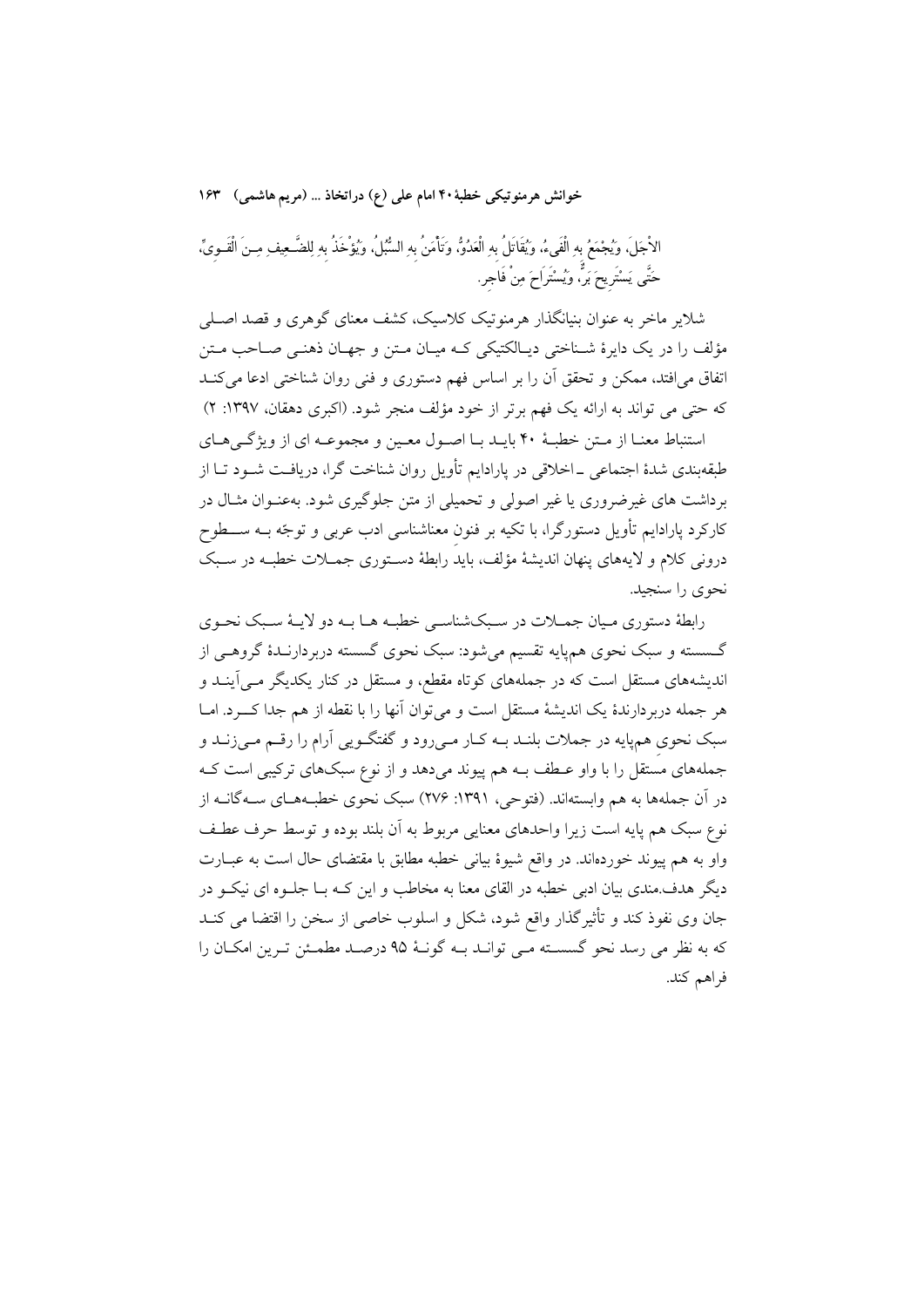سبک نحوی هم پایه مسلمهای مسلمان بلند و مستقل، با واو عطف به هم پیوند می خورند

عبارتهای خطبه به صورت ۱۷ واحد معنایی تقسیم شـده و مقصـود از واحـد معنـایی، یک جملهٔ دارای مسند ومسندالیه در متن خطبه است.

(جدول ب)

| وَلَكِنَّ هَؤُلَاءِ يَقُولُونَ لَا إِمْرَةَ إِلَّا لِلَّهِ                                                                                                                                                                                                                                   | نَعَمْ إِنَّهُ لَا حُكْمَ إِلَّا لِلَّهِ                                                                                                                                                                                               | كَلِمَةُ حَقٍّ يُرادُ بِهَا بَاطِلٌ                                                                                                                                                         |
|----------------------------------------------------------------------------------------------------------------------------------------------------------------------------------------------------------------------------------------------------------------------------------------------|----------------------------------------------------------------------------------------------------------------------------------------------------------------------------------------------------------------------------------------|---------------------------------------------------------------------------------------------------------------------------------------------------------------------------------------------|
| واو عطف<br>لكنّ: حرف مشبهه بالفعل<br>اسم لکنّ و محلاً منصوب<br>فعل مضارع تامّ مرفوع به ثبوت نون<br>واو در يقولون: فاعل<br>يقولون: خبر لكنّ به صورت جمله<br>فعليه و محلاً مرفوع<br>لای نفی جنس<br>إمره: اسم لا و محلاً منصوب<br>إلا: حرف استثنا<br>لله: جار و مجرور، خبر لای نفی<br>جنس محذوف | نعم: حرف جواب<br>إنه: حرف مشبهه بالفعل<br>ه: اسم إن<br>لا: لاي نفي جنس<br>حکم: اسم لا و محلاً منصوب<br>إلا لله: حرف استثنا<br>لله: جار و مجرور، خبر<br>لای نفی جنس محذوف<br>لا حكم إلا لله: خبر إن<br>بصورت جمله اسميه و<br>محلأ مرفوع | مبتدا و مرفوع<br>حق: مضاف اليه<br>يراد: فعل مضارع مرفوع به ضمه<br>صيغه مفرد مذكر غائب<br>بها: جار و مجرور<br>باطل: نائب فاعل لفظا مرفوع                                                     |
| وَ يَسْتَمْتِعُ فِيهَا الْكَافِرُ                                                                                                                                                                                                                                                            | يَعْمَلُ فِي إِمْرَتِهِ الْمُؤْمِنُ                                                                                                                                                                                                    | وَ إِنَّه لَا بُدَّ لِلنَّاسِ مِنْ أَمِيرٍ ۚ بَرٍّ أَوْ فَاجِرٍ                                                                                                                             |
| واو: حرف عطف؛<br>فعل مضارع تامّ مرفوع به ضمه ظاهره<br>فِيهَا : جار و مجرور<br>الكافر: فاعل و مرفوع                                                                                                                                                                                           | يَعْمَلُ: فعل مضارع تامٌ مرفوع<br>به ضمه ظاهره و فاعل: المؤمن<br>و مرفوع<br>فِی إَمْرَتِهِ: جار و مجرور<br>ه: مضاف اليه<br>الْمُؤْمِنُ: فاعل و مرفوع                                                                                   | واو عطف<br>إنه: حرف مشبهه بالفعل؛ ه: اسم إن و<br>محلأ منصوب<br>لای نفی جنس<br>بد: اسم لا و منصوب<br>جار و مجرور؛ خبر لا و محلاً مرفوع<br>جار و مجرور<br>نعت و مجرور<br>حرف عطف؛ نعت و مجرور |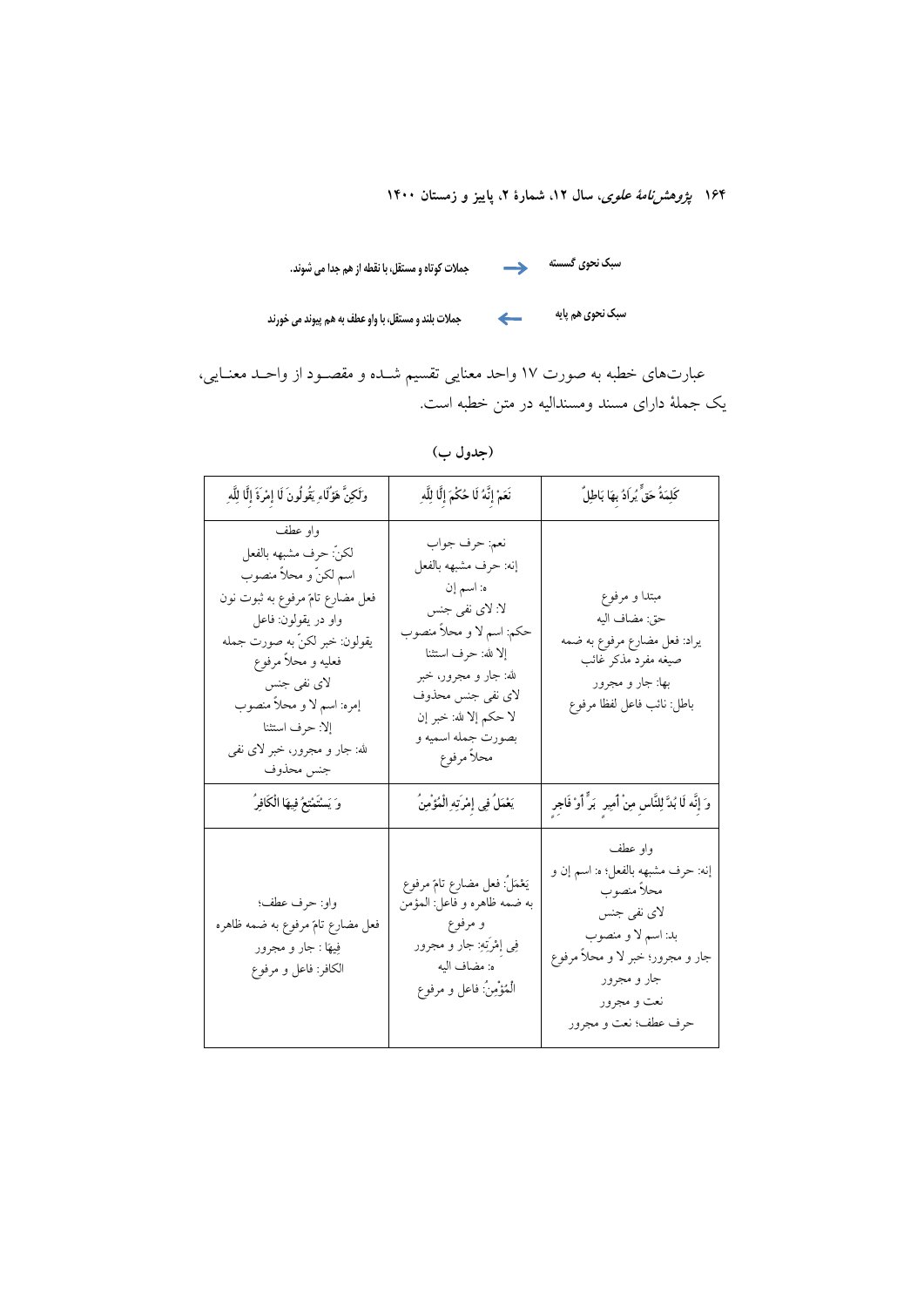# خوانش هرمنوتیکی خطبهٔ۴۰ امام علی (ع) دراتخاذ … (مریم هاشمی) ۱۶۵

| وَيُقَاتَلُ بِهِ الْعَدُوُّ                                                                                                                                                                                                        | وَيُجْمَعُ بِهِ الْفَيْءُ                                                                                                                                         | وَ يُبَلِّغُ اللَّهُ فِيهَا الْأَجَلَ                                                                                              |
|------------------------------------------------------------------------------------------------------------------------------------------------------------------------------------------------------------------------------------|-------------------------------------------------------------------------------------------------------------------------------------------------------------------|------------------------------------------------------------------------------------------------------------------------------------|
| حرف عطف؛<br>فعل مضارع تامّ مرفوع به ضمه ظاهره<br>(فعل مجهول)<br>جار و مجرور<br>العدو: نائب فاعل و مرفوع                                                                                                                            | حرف عطف؛<br>فعل مضارع تامّ مرفوع به ضمه<br>ظاهره (فعل مجهول)<br>جار و مجرور<br>الفيء: نائب فاعل و مرفوع                                                           | حرف عطف؛<br>فعل مضارع تامٌ مرفوع به ضمه<br>ظاهره (فعل مجهول)<br>الله: نائب فاعل و مرفوع<br>فِيهَا : جار و مجرور<br>الأجل: مفعول به |
| حَتَّى يَسْتَرِيحَ بَرُّ                                                                                                                                                                                                           | وَيُؤْخَذُ بِهِ لِلضَّعِيفِ مِنَ الْقَوِىِّ                                                                                                                       | وَتَأْمَنُ بِهِ السُّبُلُ                                                                                                          |
| حتى ناصبه<br>يستريح: فعل مضارع منصوب<br>بر: فاعل و مرفوع                                                                                                                                                                           | حرف عطف؛<br>فعل مضارع تامٌ مرفوع به ضمه<br>ظاهره (فعل مجهول)<br>نائب فاعل: هو مستتر در<br>يؤخذ<br>به: جار و مجرور<br>للضعيف: جار و مجرور<br>من القوى: جار و مجرور | حرف عطف؛<br>فعل مضارع تامّ مرفوع به ضمه<br>ظاهره<br>به: جار و مجرور<br>السبل: فاعل و مرفوع                                         |
| أَمَّا الْإِمْرَةُ الْبَرَّةُ فَيَعْمَلُ فِيهَا النَّقِيُّ                                                                                                                                                                         | حُكْمَ اللَّهِ أَنْتَظِرُ فِيكُمْ                                                                                                                                 | وَيُسْتَرَاحَ مِنْ فَاجِرِ                                                                                                         |
| أما: حرف شرط و تفصيل<br>الامره: مبتدا و مرفوع<br>البره: نعت و مرفوع<br>فاء رابط جواب شرط<br>يعمل: فعل مضارع تامّ مرفوع به ضمه<br>ظاهره<br>فيها: جار و مجرور<br>التقى: فاعل و مرفوع<br>فيعمل فيها التقى: خبر الامره و<br>محلأ مرفوع | حکم: مفعول به مقدم<br>الله: مضاف اليه<br>ٱنْتَظِرُ: فعل مضارع مرفوع به<br>ضمه ظاهره<br>أنا فاعل مستتر در انتظر<br>فیکم: جار و مجرور                               | حرف عطف؛<br>فعل مضارع منصوب و معطوف به<br>حتى ناصبه (فعل مجهول و نائب<br>فاعل ضمیر مستتر هو)<br>من: حرف جر<br>فاجر: جار و مجرور    |
|                                                                                                                                                                                                                                    | إِلَى أَنْ تَنْقَطِعَ مُدَّتُهُ وَ تُدْرِكَهُ                                                                                                                     | وَأَمَّا الْإِمْرَةُ الْفَاجِرَةُ فَيَتَمَتَّعُ فِيهَا الشَّقِيُّ                                                                  |
|                                                                                                                                                                                                                                    | الي: حرف جر<br>أن: حرف نصب<br>تنقطع: فعل مضارع منصوب<br>مده: فاعل و مرفوع<br>ه: مضاف اليه                                                                         | حرف عطف؛<br>أما: حرف شرط و تفصيل<br>الامره: مبتدا و مرفوع<br>نعت و مرفوع<br>فاء رابط جواب شرط                                      |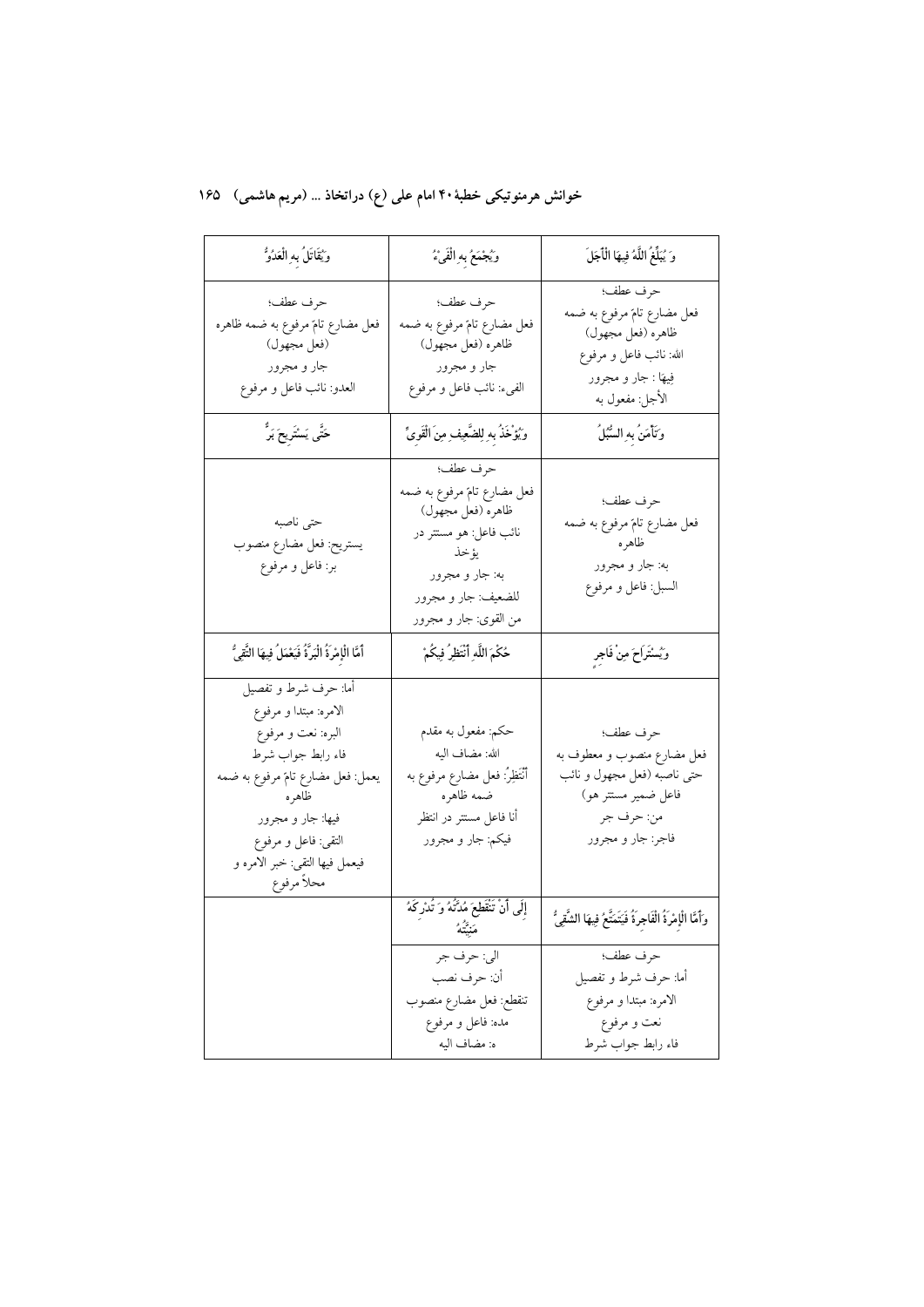| حرف عطف                 | يتمتع: فعل مضارع تامٌ مرفوع به               |
|-------------------------|----------------------------------------------|
| تدرک: فعل مضارع منصوب و | ضمه ظاهره                                    |
| معطوف به أن ناصبه       | فيها: جار و مجرور                            |
| ے: مفعول به             | الشقى: فاعل و مرفوع                          |
| منيه: فاعل و مرفوع      | فَيَتَمَتَّعُ فِيهَا الشَّقِيُّ: خبر ما جمله |
| ه: مضاف اليه            | فعليه و محلأ مرفوع                           |

#### ۲.۴ بازنمایی نشانههای خطبه در سطح فکری و تطبیق نظریهٔ ماخر بر خطبه

دانش تفسیر که در رویکردنوین به هرمنوتیک ( hermeneutics) شهرت یافته، علمی استکه قواعد واصول،موردنظر را تأمینکرده و آنها را موردبررسی قرارمی،دهد. این دانشفرایندفهم یک اثر و چگونگی دریافتمعنا از پدیدههایگوناگونهستی اعم از گفتار، رفتار،متون نوشتاری و آثارهنری را بررسی میکند و با روشی نقادانهمیکوشدتا راهی برای فهم بهترمتون ارائه دهــــــد؛ فلسفه پیدایی این دانش را می توان مبارزهبافهم نادرست و بدفهمي، بويژه در رويارويي با متون مقدس دانست. (اکبري دهقان، ١٣٩٧: 4)

پارادایم تأویل روانشناختگرا، به دنبال درک فضای ناب و اصلی ذهنیت امام علـی (ع) بـه عنـوان يـك مؤلـف اسـت. مقصـود از مؤلـف در ايـن جسـتار، صـرف نويسـندگي و نوشتار نیست بلکه شامل گفتار نیز می شود. یعنـی پــارادایم مــذکور در صــدد فهــم ابژکتیــو ذهنيتِ امام، هم در مقولهٔ گفتار در باب خطابه و امر خطابت و هم در مقوله نوشتار در بــاب نامهنگاری برای فرمانروایان و والیان عصر ایشان خلاصه می شود.

منظور از کارکرد پارادایم تأویل روانشناختگرا نیز از یک سـو فهـم حـداکثری فضــای ذهنی امام در قاب سنت اصیل نبوی و اجرای فرامین خالصهٔ ایشــان و زدودن انــواع شــوائب اضافه شده به این سنت در عصر سه خلیفه پیشین است و از سوی دیگر پـردازش رخـدادها و مواجههٔ امام با مسائل فرهنگی، اجتماعی، اقتصادی، سیاسبی و دینبی عصـرش مـبی باشـد. پرداختن و تأمل در وجوه کاربردی و سیرهٔ عملی امام در مقولهٔ جنگ ستیزی و پاســداری از صلح، در واقع تبیین همین کارکردهای روانشـناختگراسـت کـه هـر یـک بـه نوبـه خـود میتواند بیانگر اتخاذ استراتژی صلح در مواجهه با فکت های زمانــه اش باشــد کــه صــریحاً برحسب نصِّ اصيل قرأني و سپس سنّت خالصهٔ نبوي، در آغاز با بيان لـيّن و منطــق مــتقن، پرچمدار صلح و سازش و عمل به آن بوده است و سپس بر حسب نص قـرآن حکـيم اگـر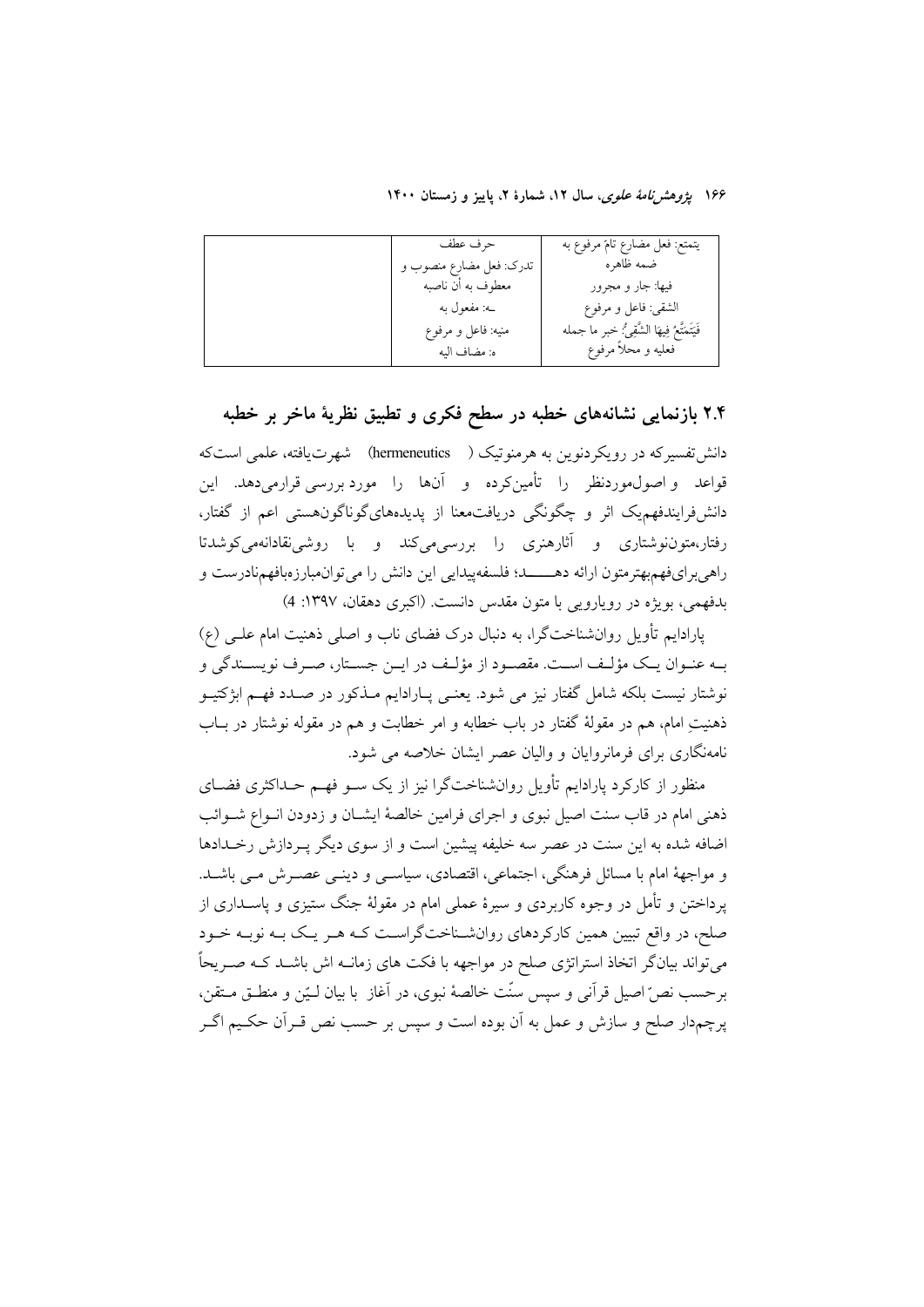خوانش هرمنوتیکی خطبهٔ ۴۰ امام علمی (ع) دراتخاذ … (مریم هاشمی) ۱۶۷

گفتمان صلح و سازش فیمابین، به سازش غیر قابل قبول و سســتی امّــت اســلامی انجامیــد، مبادرت به جنگ می شود.

امـام علي(ع) ترجيح صلح بر جنگ را در صورتي مي پذيرد كه سســتي و خللـــي بـــه اسلام وارد نشود و مي فـرمايد: «وجدت المسالمة ما لم يكن وهن في الاسلام، انجح مـن القتـال» (محمدی ری شـهری، ۱۳۷۷: ۲/ ۱۶۲ و ۳۵۰/۵) مسـالمت و صـلح را آن گــاه کـه موجـب سستمي در اسلام نگردد، از جنگ سودمندتر يافتم. اگـر هــدف مــورد نظــر در صــلح، حفــظ اسـلام، تـداوم وحدت مسـلمانان، هويداسـاختن چهره حقيقـي متجـاوز و ماننـد آن باشـد، صلح برای اسلام و مسلمانان عزت آفرین است ؛ چنانکه در صـلح حدیبیــه ، انعقــاد پیمــان صلح با مشركان و يذيرفتن شروط أنان به وسـيله ييامبر (ص) بـرخي مـسلمانان را بــر ايــن يندار واداشت كه عزت مســلمانان بــا ايــن ييمــان خدشه دار شد. اما قرآن آن را «فتح مبــين» خواند و در جای دیگر، از آن به عنوان مقدمـهٔ «فتح قریب » یـاد کـرد (طبرسـی، ۱۴۰۶ق: ۹  $(199/1)$ 

امام هنگامی که شعار خوارج: «لا حکم إلّا للّه» را کــه از روی جهــل و نــادانی و لجاجــت سر می دادند، شنید، به آنها گوشـزد کـرد کـه اصـل ایـن شـعار کـه مـی گوییـد حاکمیـت مخصوص خداست، صحیح است، امّا شما ای گروه خـوارج بــه خــاطر جهــل و غرورتــان، هر گز مفهوم آن را درک نکردید.

از پارامترهای تأویل روان شناخت گرا در نظریهٔ ماخر، درک فضــای گفتمــانی حــاکم بــر روح و زمانه مؤلف است که تطبیق آن در این جا بر زمانه امیر المؤمنین این است که بعــد از جنگ صفّین، زمانی که خوارج بر امام خرده گرفتند که چرا در برابر مسأله حکمیــت تســلیم شـده اسـت، و دو نفـر بـه عنـوان نماينـده از سـوى اصـحاب ايشـان و طرفـداران معاويـه برگزیده شدند، تا در باره سرنوشت جنگ صفّین و خلافت مسـلمین داوری کننـد، خــوارج بر طبق اَيات قراَن مجيد و تكيه پيوسته به «قُلْ إِنِّي عَلى بَيِّنَةٍ»، (حكميت مخصوص خداســت) و اقتباس شعار«لاحکم إلّبا لِلّـه»، گرفتـار مغالطـه آشـکاری بودنـد کـه بـه خـاطر لجاجـت نمي توانستند زشتي اّن را درک کنند؛ حضرت، با تسلط بر جوانب گفتمان حاکم بـر ذهنيـت این جماعت، خطبهٔ ۴۰ را ایراد کرد و در آن به چهار نکته اشاره فرمود:

۱. نخست از راز شعار مغالطه آمیز آنان و مفهوم «لا حکم إلّا للّه» که سخن حقّــی اســت ولي از آن بهره برداري باطل مي كنند، يوده برمي دارد.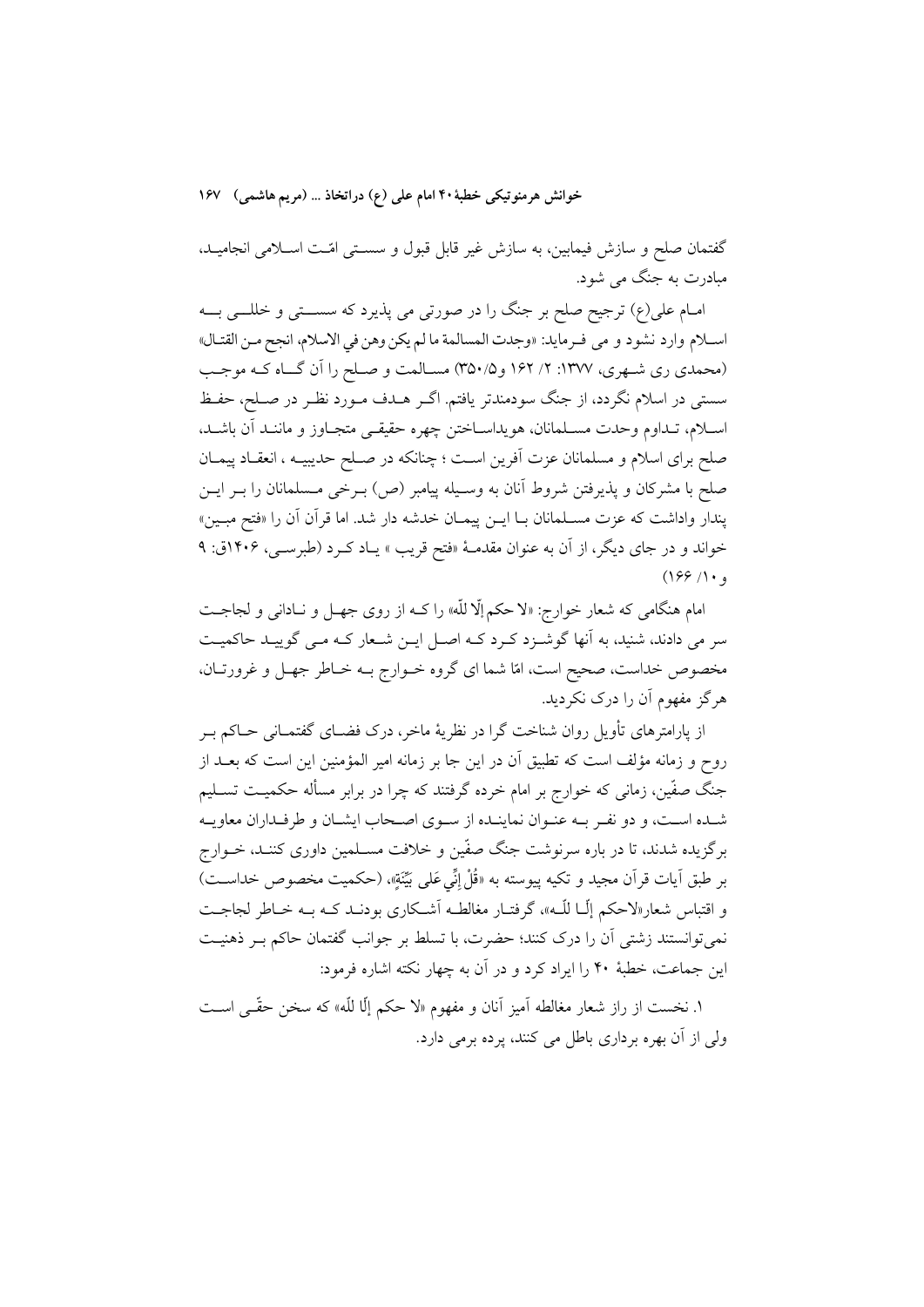۲. دوم این که در ادامه این سخن و تشریح گرفتاری آشکار خوارج در دام مغلطـهٔ شــعار مذکور، نیاز مردم را به یک حاکم انســانی روشــن مــی ســازد، و بــه تعبیــر دیگــر ضــرورت حکومت را تبیین می کند.

٣. سوم اين كه وظايف يك حاكم عادل الهي را شرح مي دهد و بــه هفــت وظيفــه مهــم اشارہ مے کند.

۴. و در آخرین بخش این خطبه نتیجه وجود یک حاکم عادل الهی را در دو جمله کوتاه و پر معنی بیان می دارد.

مرحوم سپّد رضی در پایان این خطبه همین مضمون را طبق روایت دیگـری در عبــارت کوتاه تری نقل می کند. امام در نخستین بخش از این خطبه اشــاره بــه شــعار لا حُکْــمَ إلاّ لله، کرده می فرماید: «این سخن حقّی است که معنای باطلی از آن اراده شده است، (یا بــه تعبیــر دیگر: سخن حقّی اسـت کـه اَن هـا اَن را از مفهـوم اصـلیش تحریـف کـرده انـد، و در راه ضلالت گام نهاده اند) (كَلِمَةُ حَقٌّ يُرَادُ بِهَا بَاطِلٌ) سِيس در توضيح اين ســخن جملــه كوتــاه و یرمعنــایی بیــان مــی کنــد، و مــی فرمایــد: «اَری حکــم مخصــوص خــدا اســت ولــی ایــن گروه مي گويند: امارت و حكمراني و رياست بـر مـردم مخصـوص خـدا اسـت». (نَعَـمْ إِنَّـهُ لاحُكْمَ إلاَّ لله ولكِنَّ هؤُلاءِ يَقُولُونَ: لاَ إمْرَةَ إلاَّ لِلّهِ).

# ۳.۴ بازنمایی نشانههای خطبه و بررسی تطبیقی نظریهٔ مــاخر در روایــتهــای تاريخي

ماخر نظريهٔ خود را بر پايهٔ کار با متون مقدس و فهم گفتمانی حــاکم بــر آن، بــا دو پــارادايم دستورگرا و روان شناخت گرا و فهم حداکثری فضای ذهنی مؤلف مـتن قـرار داد. بــه بیــان دیگر بیش تر تحقیقات وی صرف درک ذهنیت مؤلف، فردیت مؤلف و انسـانیت او شـد. جهت مثال و تطبیق کارکردهای تأویل روانشناختگرا و جلوههـای صـلح در سـیرهٔ عملـی امام به نشانه های بازیابی خطبه و بررسی تطبیقی نظریهٔ وی، به روایـت هـای تـاریخی ذیـل اشارہ می شود:

ــ علي (ع) براي يرهيز از كينه و عداوت و خصومت، به ابن عبــاس، جانشــين خــود در بصره فرمود: «اوصيک بتقوى الله عزوجل... و إياك و الإحن». تو را به تقـواي خداونــد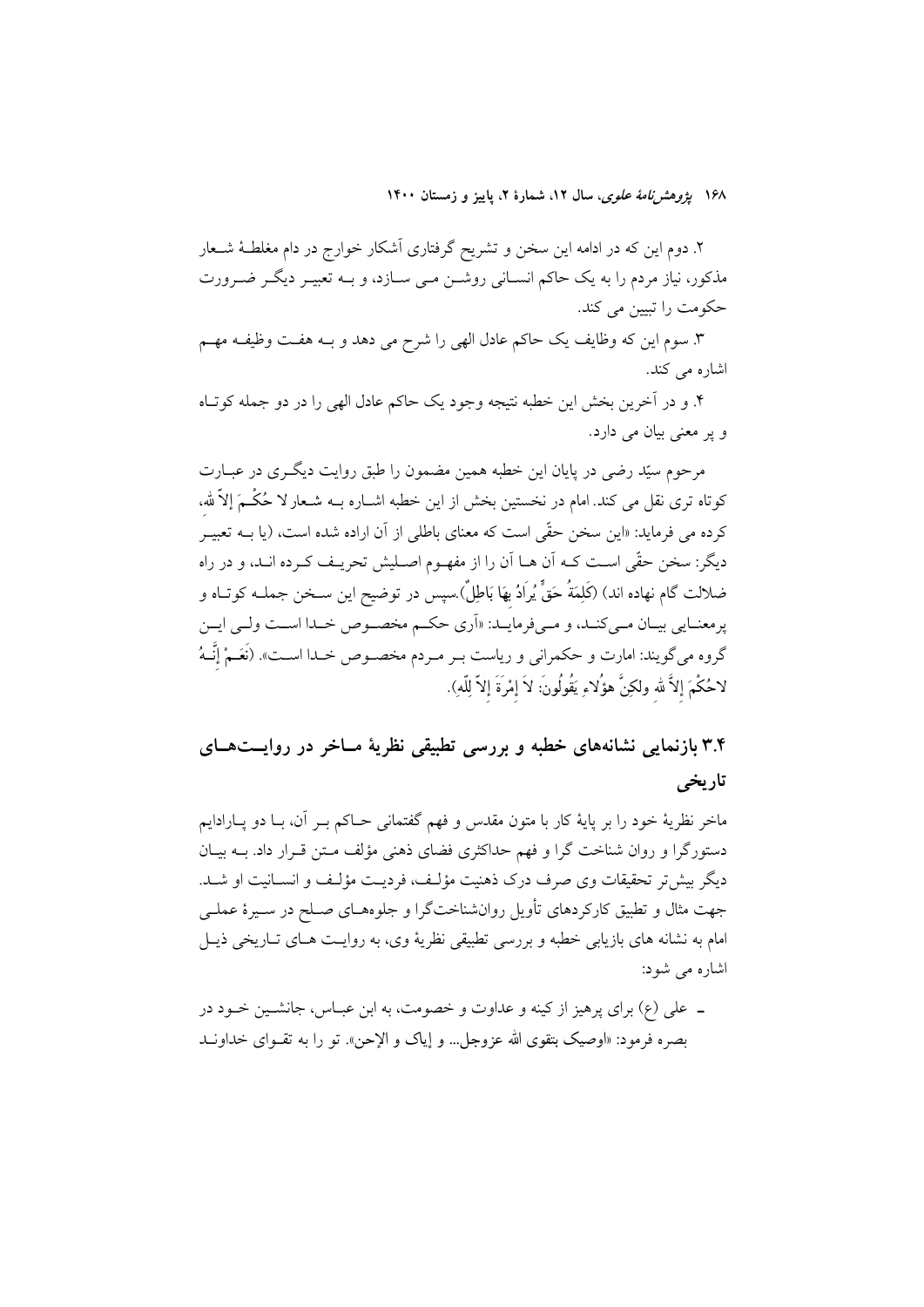خوانش هرمنوتیکی خطبهٔ۴۰ امام علی (ع) دراتخاذ … (مریم هاشمی) ۱۶۹

عزوجل سفارش می کنم... و بر تو باد از کینـه و عـداوت بپرهیــزی. (فـیض|لاســلام، نامه ۴۷) بررسی این روایت این جنبه از نظریهٔ مـاخر را حمایـت مـی کنـد کــه درک انسانیت انسان و فردیت او و ذهنتیت حاکم بر نوشته هـا و گفتارهــایش بـا تأمــل در گفتمان های روایی که از او به عنـوان یـک مؤلـف، بـه جـای مانـده اسـت، خـود را بروز میدهد. علی (ع) به عنوان یک شخصیت انسانی و برتر، چون فضـای گفتمـانی صلح و سازش در ذهنیت ایشان حاکم است به والیان، فرمانروایـان و حاکمـان عصـر خود سفارش به تقوی گزینی، عداوت گریزی و رئوفیت به عباد الله می کند. بنــابراین گزافه نیست که سیرهٔ عملی ایشان از ابتدا تا انتهـا مشـحون از مـدارا، صـلح پــذیری، سازش، اتحاد و وحدت میان پیکره یک امت واحده بوده است.

نه تنها صلاح، اسایش و سلامت زنـدگی شـهروندان دچـار تـنش مـی گـردد، بلکـه حکومت نیز رو به ضعف و زوال می نهد. لذا به مالک اشتر فرمود:

بیرهیز از خونها و خونریزی های به ناحق، زیرا هیچ چیز بیش از خــونریزی بــه نــاحق موجب کیفر خداوند نشود و بازخواستش را سبب نگردد و نعمتش را به زوال نکشـد و رشته عمـر را نبـرد. خداونــد سـبحان، چــون در روز حســاب بــه داوري در ميــان مردم پردازد، نخستین داوری او درباره خون هایی است که مردم از یکدیگر ریخته انـد؛ پس مباد که حکومت حق را با ریختن خون حرام تقویت کنی زیرا ریختن چنان خــونی نـه تنهـا حكومـت را سسـت و نـاتوان سـازد، بلكـه أن را از ميـان بـر مـى دارد و بـه ديگران مي سيارد. (فيض الاسلام، نامه ٥٣)

فضای گفتمانی حاکم بر ذهنیت علی (ع) و فردیت و انســانیت وی در نظریــهٔ مــاخر، نشان از این دارد که امام به این قضیه که یکی از حرمت هایی که نزد خداوند احتـرام ویژه ای دارد، خون مظلوم است. خون مظلوم و نــه خــون شــهید کــه ایــن دو تعبیــر متفاوت دارند. البته با بیان مقدس و ارزشمند بــودن خــون شـــهید، امــا خــون مظلــوم عنوان مستقلی است که گاهی مظلومیت و شهادت با هم توأم می شوند و گــاهی نیــز ممكن است از هم جدا شوند؛ مى توان مطابقت علنـى نظريــهٔ مــاخر را بــر گفتمــان حاكم بر ذهنيت امام (ع) برخواند.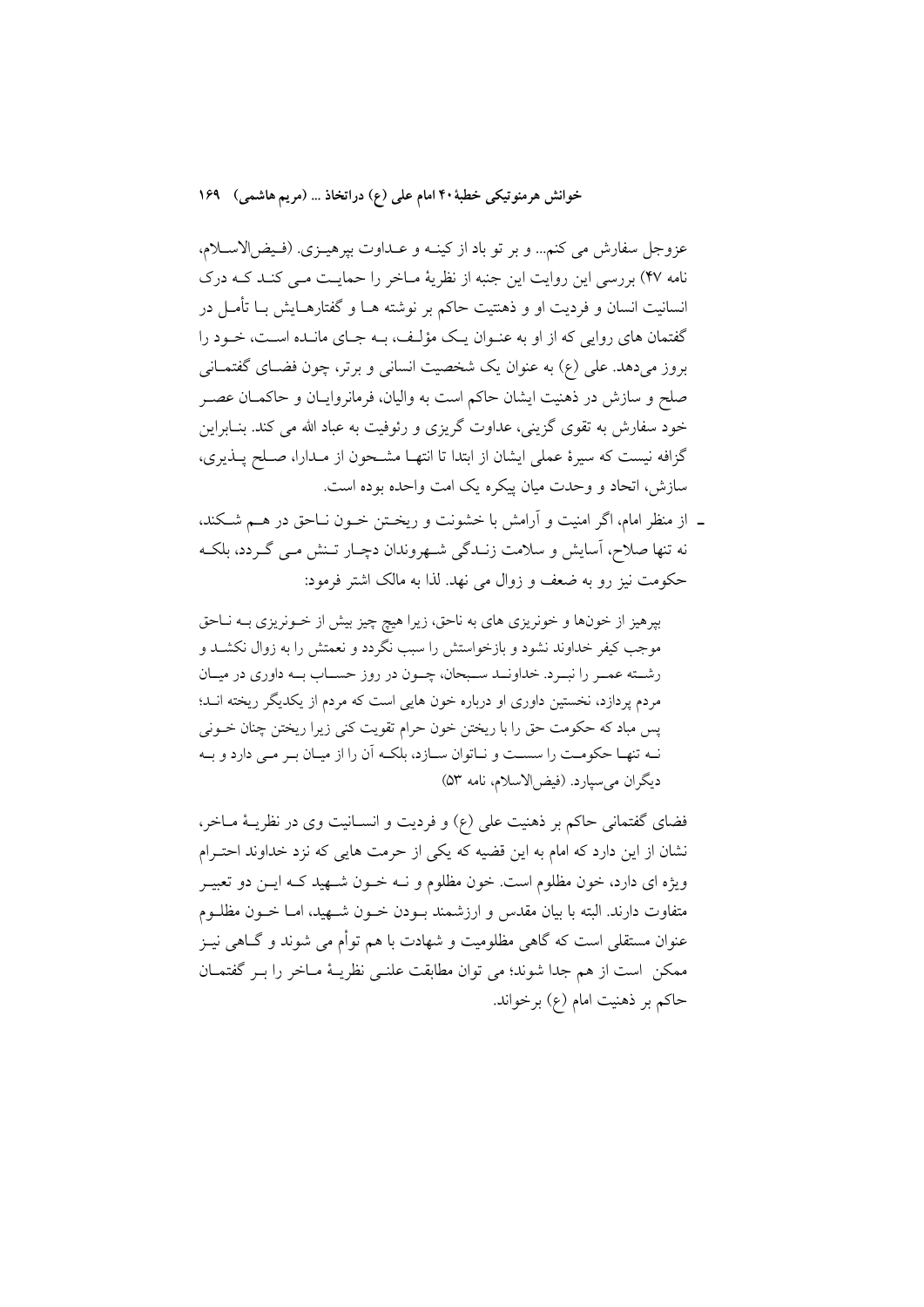- ـ هنگام شورش عده ای از مردم مصر به تحریک عوامل معاویه کـه موجـب نابســامانـی در اّن جا شده بودند، امام، مالک اشتر را به مصر گسیل داشت و به او سفارش نمــود: «واستعن بالله على ما أهمك، اخلط الشدة باللين و ارفق ما كان الرفق ابلغ و اعتــزم علـــى الشده حين لا يغني عنك الا الشدة» (الثقفي، ١٩۶٨: ٢٥٩/١) در اين مهـم كــه در پــيش داری از خدا یاری بخواه و درشتی را به نرمی بیامیز و هر جا که مدارا کارسازتر بود، مدارا کن و چون راهی جز شدت عمل در پـیش نداشـتی، اَن گـاه شــدت عمــل بــه خرج بده. با تأمل در روایت، استنباط می شود واژگان کاربردی منتــزع از افکــار امــام همه دلالت بر صلح و سازش دارد، و بر محوریت نرمخویی و مدارا اسـتوار اسـت؛ و اگر چنانچه نتیجه اتخاذ این رویکردهای رفتـاری، آسـیب بــه کیــان اســلام و دیانــت اسلامی باشد، سپس باید با تغییر رویکرد نرمخویی ، شدت عمل به خرج داد تـا اهــم قضایا خدشه دار نشود.
- ـ در جنگ با ناکثین، نصح ناپذیری در برابر احتجاجات امام و پاسـخ رد بـه پیـام هــای أشتى جويانه و ايجاد صلح از راه هاى مختلف و اتمام حجت با دشمن، هيچ عــذر و بهانه ای باقی نگذاشت تا امام با ناکثین، بجنگد. به عنوان مثال، امـام حضـور عمــار را كه طبق گفتار رسول خداً، معيار و ميزان حق و عدالت بود، به لشكريان ام المــؤمنين، عايشه گوشزد كرد و او را اعزام نمود تا آنان را به سوى حق دعوت كند و حجـت را تمام گرداند. (عسگری، ۱۳۷۷: ۱۵۶/۲)
- ــ پس از خاتمهٔ جنگ جمل، امام به بازماندگان جنگ امــان داد و تمــام افــراد دشــمن را عفو عمومی کرد. سیس بهترین وسائل سفر را جهت بازگشت عایشه بـه مدینـه فراهم کرد و او را به همراه عده ای به مدینه روانه ساخت. گویاترین جمله برای بیـان .<br>نحوهٔ برخورد امام عل<sub>ی</sub> (ع) با عایشه پس از جنگ، سـخن ایشــان اسـت کــه فرمــود: «عایشه پس از این همه ایجاد اختلاف و خونریزی باز هم از احتـرام تمـام مسـلمانان برخوردار می باشد و حساب اعمالش با خداست.» (عسگری،۱۳۷۷ : ۲۳۸/۲)
- ـ درآستانه آخرین و شدیدترین رویارویی نظامی اصحاب جمل بـا امـام و سـپاهیانش، امام، سلاح جنگ بر زمین نهـاد و زبیــر را پــیش خوانــد و وی را از جنــگ بــا خــود برحذر داشت و کلام رسول خدا (ص) را به او یادآوری کرد که به زبیر گفته بود: تــو روزي به نـاحق بـا علـي خــواهي جنگيــد. ســخن امــام، زبيــر را متنبــه ســاخت و از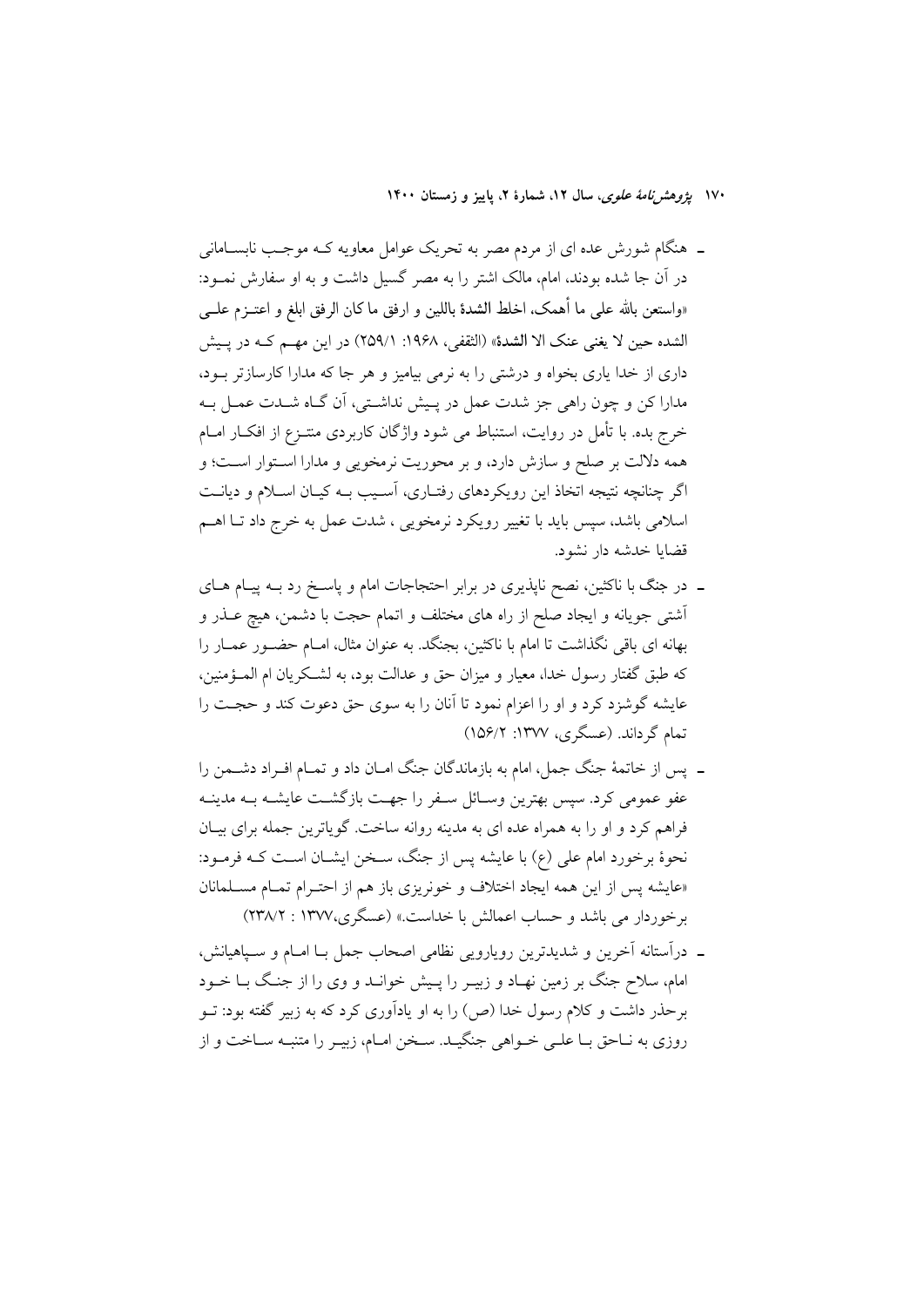خوانش هرمنوتیکی خطبهٔ۴۰ امام علمی (ع) دراتخاذ … (مریم هاشمی) ۱۷۱

رویارویی پشیمان شـد و تصــمیم بــه انصــراف از جنـگ گرفــت. (عسـگری، ۱۳۷۷:  $(19.77$ 

- ـ علي (ع) در فرماني به مالک اشتر میiویسد: «ولا تدفعَنَّ صلحاً دَعاک إليهِ عدوّک وللَّــهِ فیهِ رضاً» صلحی که رضای خدا در آن است و دشـمن تــو را بــه آن فرامــیخوانــد، رد نكن فيضالاسلام، نامه ۴۷)تعبير به «وَلِلَّهِ فِيهِ رضَى» اشاره به صلح عادلانه اســت; صلحی که سبب سرشکستگی ملت اسلام نشود و اجحافی بـر دشــمن در آن نباشــد; صلحی عادلانه و پرفایده این تعبیر ممکن است اشاره به این موضوع نیز باشد که گـاه بعضی از افراد پرتوقع و تندرو رضایت به صلح ندهند در حالی کـه رضـای خـدا در اّن باشد، مانند صلح حدیبیه که رضای خداوند و پیامبر اسلام در اَن بود; ولی بعضــی از تندروان با آن به مخالفت برخاستند و سرانجام فهمیدند اشتباه از آنان بوده است بــه عکس گاهی افراد طرفدار صلح اند در حالی که خدا از آن راضی نیست، ماننـد آنچـه در صفین واقع شد که گروهی فریب خورده و نادان بعد از مشاهده قرآن ها بــر ســر نیزه ها بر صلح با معاویه اصرار داشتند در حالی که این صلح مایه بـدبختی مسـلمانان شد و اگر جنگ کمی ادامه می داشت کار برای همیشه یکسره می شد.
- ـ ايشان در وصيت نامه خويش به فرزندان و بستگان –به ويژه حســنين (عليهماالســلام) و نسل های اَتی- فرمود: «أوصيكما و جميع وُلدي و أهلي و مَن بلغه كتابي بتقــوي اللَّــه و نظم أمركم و صلاح ذات بينكم». شما و همه فرزندان و بستگان و هر كه نامه ام بــه او رسد به تقوا و نظم و اصلاح ذات البين سفارش مي كنم. سيس از پيامبر بـزرگ اسـلام نقل كرد كه فرموده است: «صلاح ذات البين أفضل من عامَّة الصــلاة و الصّــيام» (فــيض الإسلام، نـامه ٥٣)اصلاح دادن ميان مردم از همه نمازها و روزه ها برتر است.
- ـ دعای پرمحتوایی که امام (ع) به اصحابش ارائه فرمود این است که به جای دشـنام بـه دشمن بگويند: «اللَّهمَّ احقِنْ دِمائَنا و دِمــائَهُم و أَصــلِحْ ذاتَ بيننـــا و بيــنَهُم واهْــدهِم مِــن ضلاَلَتِهِم حتَّمِي يعرفَ الحقُّ مَن جَهلَهُ و يرعَوي عن الغَيي و العُدوان مَــن لهــجَ بــه» خــدايا، خون ما و آن ها را حفظ کن، و میان ما و ایشان آشتی بـده و آن هــا را از گمراهــی و ضلالت هدایت فرما، تا آنها که جاهل به حقیقت انـد، عــارف شــوند و آنــان کــه بــا حق می ستیزند، و به عناد و جهل و سبک مغزی و دشمنی روی آورده اند، بازگردنــد.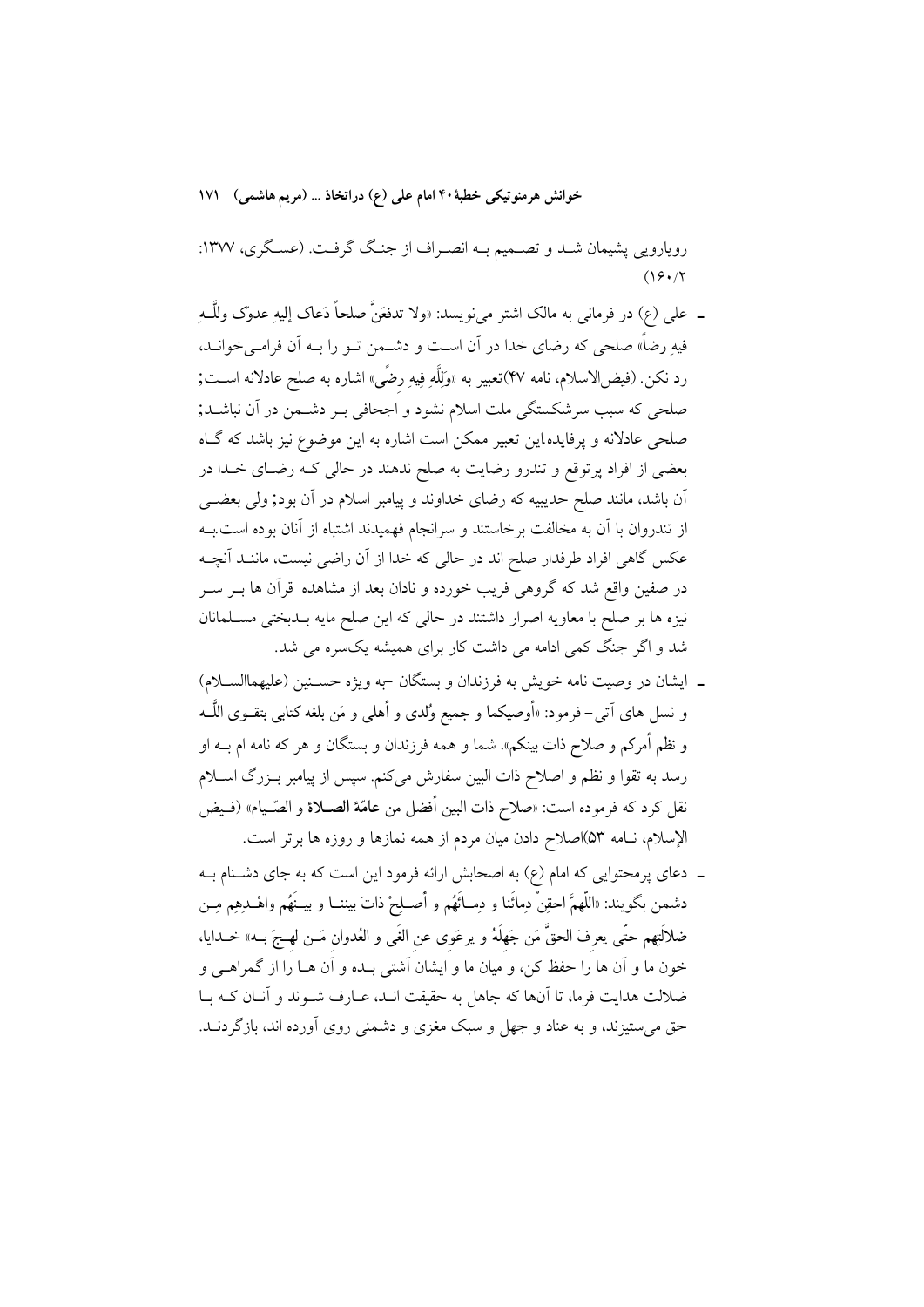مردم گمراه، نابینایــانی هســتند کــه در چــاه فــرو غلتیــده انــد، و اگــر منجیــان در راه نجاتشان نكوشند، گنه كارند. (فيض الاسلام، خطبه ١٩٧)

- ـ به گزارش عَوانهٔ بن حَکَم، علی (ع) در اَن ایـام کـه گـروه دوم از مهـاجران خــوارج، بصره را به سمت نهروان ترک می کردند، در بصره بود و زمـانی کـه بـه قصـد انبـار خارج شد تا دوباره به جنگ معاویــه رود، بــه وی خبـر رسـیدهمان خــوارجی کــه تحتامر مسعر بن فدكي بودنداز بصره بيـرون آمـدهانـد تـا بــه ابــن,وهــب بييوندنــد. براساس روایات در همین اوان، علی (ع) نامهای به خوارج نهروان نوشت که خطـاب معناداری داشت. در این نامه حضرت اعلام کرد که من بـر همـان اهـداف پیشـین در جنگ با معاویه هستم و از آنان خواست مخاصـمه را تـرک کننـد و بـرای جنـگ بـا معاويه بــه او بپيوندنــد (طبــری، ٧٧/٥؛ الامامــهٔ، ١۶۴/١). امــا پاســخ خــوارج نهــروان مأیوس کننده بود و موجب شــد امــام علــی (ع) ســپاهـی را بــرای مقابلــه بـــا تحــرک احتمالی آنـان در نُخيله ـــ محلي نزديک به نهروان ـــــ اَمــاده ســازد، امــا حضــرت از هر نوع درگیری نظامی پیش(زآنکه خوارج دست به اقدامی خشونتبـار زننـد، پرهیـز داده بود. (طبري، ۵/ ۷۸)
- ــ مسعر بن فدکی و گروه همراهش در آستانهٔ رسیدن بــه اردوگــاه نهــروان، دســت بــه استعراض و خشونت عليه مـردم زدنــد و بــهويــژه عبــدالله بــن خَبّــاب از صــحابه و همسرش را به طرز موحشی به قتل رسانیدند (بلاذری، همان، ۳۶۲/۲؛ خلیف، ۱۹۷). زمانی که علی (ع) اعلام کرد قاتلین ابنِ خبّاب و همسرش باید برای محاکمـه تحویــل داده شوند، همزبان اظهار داشتند که ما همگی آنان را کشتهایم و خون شــما و آنــان را حلال می دانیم (طبری، ۸۳/۵)به اتفـاق راویــان، تــا زمــانی کــه آنــان دســت بــه قتــل ابن خباب نزدند، حضرت با آنان وارد جنگ نشدو در خطبهای کـه در آسـتانهٔ جنـگ ایراد کرد، اهل نهروان را کسانی دانست که دشمنی کینهتوزانه و لجوجانــه آنــان را بــه خروج وادار كـرده، و هــواي نفــس آنــان را از حــق بازداشــته اســت.(طبـري، ٨٤/۵) بههرروی پس از این خشونتها دیگر جنگ اجتنابنایلذیر بود و بلدین ترتیب جنگ نهروان درگرفت.

ـ امیر مؤمنان علی (ع) حکومت را به بهای امنیت مقبول مـی دانـد و می فرماید: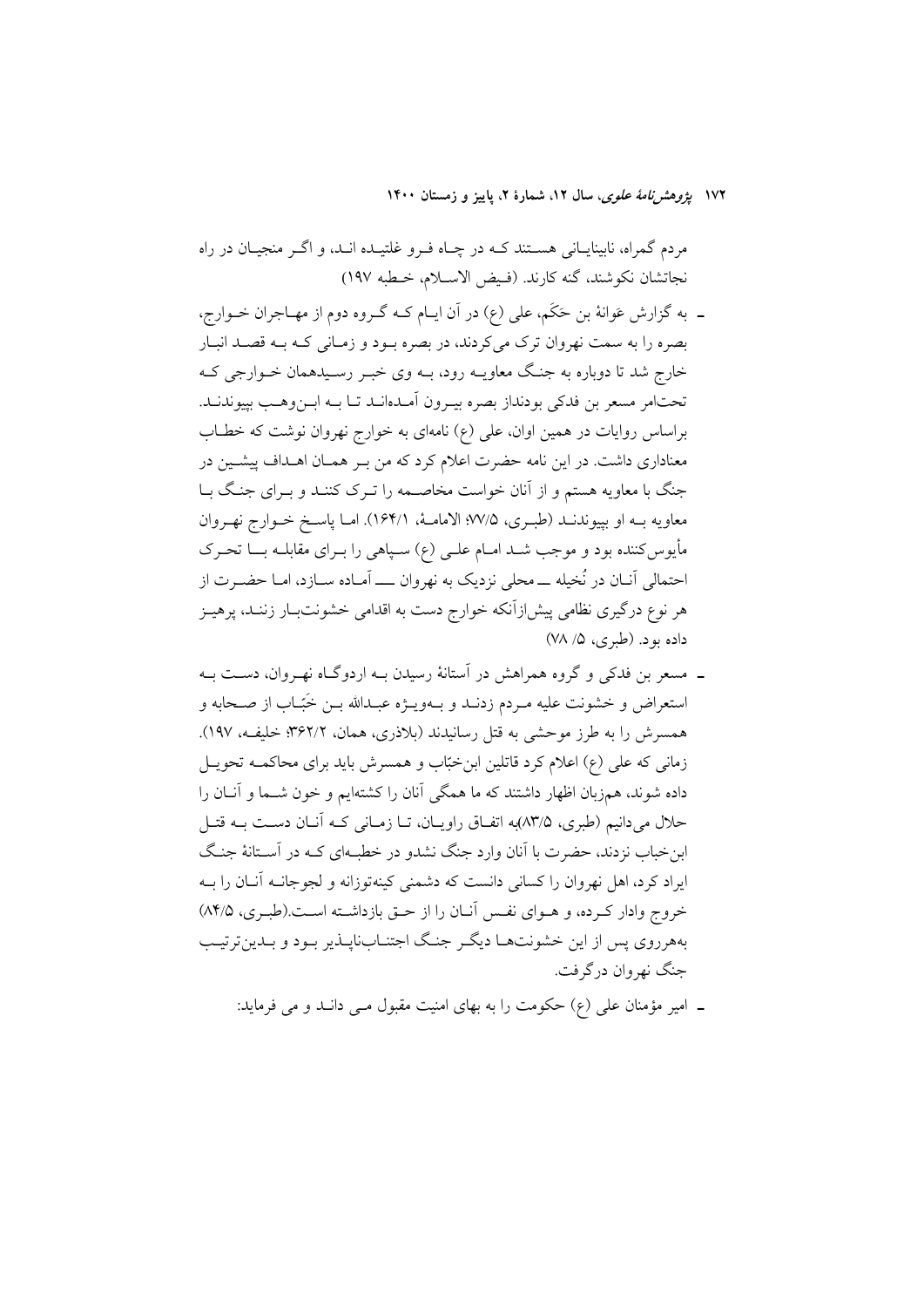خوانش هرمنوتيكي خطبهٔ ۴۰ امام على (ع) دراتخاذ … (مريم هاشمي) ۱۷۳

خدایا تو می دانی آنچه از ما رفت ، نه به خاطر رغبت در قــدرت بـــود و نــه از دنیــای ناچیز خواستن زیادت، بلکه می خواستیم نشانه های دین را به جایی که بسود، بسنشانیم و اصلاح را در شهرهایت ظاهر گردانیم تا بندگان سـتمدیده ات را ایمنی فـراهم آیــد و حـدود ضـايع مانـده ات اجــراء گـــردد (صبحى صالح، خطبهٔ ٣١)

- ــ در اثنای ماجرای حکمیت، علی (ع) در موارد متعددی با خوارج سخن گفت و سـعی در التفات ایشان به اصل قضیهٔ حکمیت و دوری از سطحی نگری داشت. در یکسی از این موارد، امام با حضور فیزیکی خود در روستای حروراء در چنـد مـایلی کوفـه، از ايشان يرسيد: «أيا همهٔ شما بــا مــا در صــفين بــوده ايــد؟ گفتنــد: برخــي بــوده انــد و برخي نبوده انـد. امـام گفـت: ايـن دو دسـته از هـم جـدا شـوند؛ آن كـه در صـفين حاضر بوده در یک دسته و آن که در صفین نبوده در دسـتهٔ دیگـر، تـا بـا هـر دسـته جداگانه سخن گويم.» (صبحي صالح، خطبه ١٢٢) بر اساس عقبـهٔ فكـرى و تجـارب پیش رفتاری مخالف، عملکرد علی (ع) نیز متفــاوت اســت. ایــن تمــایز در عملکــرد، نشان از دقت در نوع برخورد با مخالف دارد. بدین سان که حضور دسـتهٔ اول از سـر عقبه و پیش زمینه های فکری خاصی بوده که منطق خاص ٌخود را می طلبـد، جهـت تفهیم حقانیت و خروج از سردرگمی عقیدتی و خطا پیمودن ایشان؛ و عـدم حضـور دستهٔ دوم نیز منطق خاصٌ خود را بر اسـاس نگــرش و نحــوهٔ تفکرشــان مــی طلبــد. این دو پیش زمینه فکری، تعیین کنندهٔ نوع تفاوت رفتار و مواجهه با آنان است؛ بــدین معنا که نوع تفاوت رفتاری ایشان ابتدای هر مخاصمه، صلح و پیـام رسـان آشـتی بـا برهان روشن و ادلهٔ آشکار است.
- ـ در راستای تحقق خوی صلح طلبی علی (ع)، خیر خواهی و نیک اندیشـی در تعامـل با مخالف و پرهیز از حسّ انتقام جویبی و کینه توزی با استناد به دادههای تاریخ که بــه برخي از آن ها اشاره شد، كاملاً مشهود است على (ع) پيش از أغاز هر گونه مواجهــهٔ نظامی، نهایت سعی خود را بـرای صـلح و أشـتی و حـلٌ و فصـل امـور بـه طریـق مسالمت آمیز می نمود. در کشاکش جنگ و مخمصه هـای نـزاع بـه اصـحاب خــود ياداًور مي شدند با فاصله گرفتن از روحيهٔ انتقام جويي، هدايت و خير طـرف مقابــل را خواستار باشند و در صورت مهیا بودن شرایط و آمادگی مخالف، نباید منتظـر بــود که او به سراغ مربی بیاید، بلکه بایـد بــه صـورت فعـال نــزد وی رفـت و در جهـت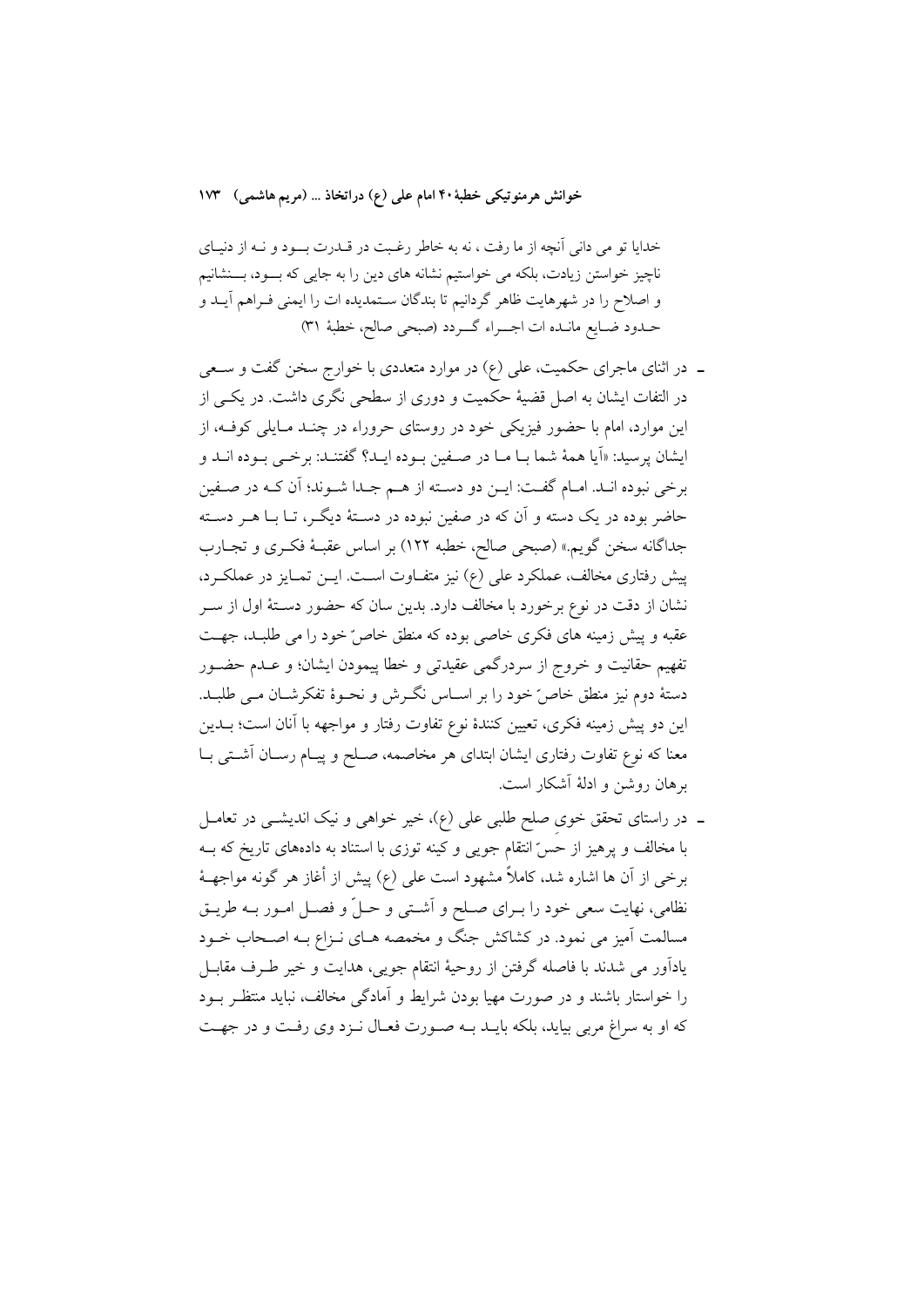راهنمایی او تلاش نمود. (لطیفی و ظریفیان، ۱۳۹۱: ۱۱۱) به عنوان مثال، امـام، منتظـر مراجعهٔ خوارج و پاسخ گویی به اشکالات ایشان نمی ماندند و در مـواردی خــود بــه اردوگاه آنان رفته و موعظه می کردند. می تـوان ایـن مواجهــه را بــه عنـوان یکــی از شاخصه های صلح طلبی امام دانست. پیش از آغاز جنگ، نهایت تــلاش خــود را بــه منظور برقراری صلح و آشتی و جلوگیری از نزاع صرف میکرد؛ به همـین خـاطر بــه اصحاب خود توصیه می کردند که آغازگر جنگ نباشـند: «بــا آنــان مجنگیــد تــا آنــان جنگ را اغاز کنند. سپاس خدا را که حجت بـا شماسـت؛ و اگـر واگذاريـد تـا آنـان جنگ را آغاز کنند، ایــن هــم حجّتــي دیگــر اســت بــه ســود شــما و زیــان ایشــان.» (صبحى صالح، نامهٔ ١۴)

بررسی تک تک روایت ها در متون اسلامی، تمامیت جنبه های نظریهٔ ماخر، مبنی بر ســه فاکتور یا پارامتر سنجش تأویل روانشناختگـرا را پوشـش مـی دهدکـه عبـارت اسـت از: فرديت مؤلف، انسانيت انسان و درک فضــاي گفتمــاني حــاکم بــر روح و زمانــهٔ مؤلـف. در ساحت تأويل دستورگرا نيز با تأمل بر واژگان كاربردي مؤلف (امام علي ع)، مطابقت اكثــري اغلبي خطبه بر اساس نظرية ماخر، مستنداً از پيش چشــم گذشــت. بنــابراين عرصــهٔ جــولان تأویل دستورگرا، زبان است و ابزار بیانی آن که واژگان هستند و عرصهٔ جــولان تأویــل روان شناخت گرا، درک سه فاکتور همزمانی نظریه ایشان است کـه بـر روایــات مطـرح شــده در وجيزة كنوني مطابقت دارد.

#### ۵. نتيجه گيري

امام علی (ع) در خطبهٔ ۴۰ به گونه ای با سبک نحوی گسســته، عمیــق تــرین مفــاهیم را بــه مخاطب منتقل نموده که از نظر تأثیرگذاری در بالاترین حدّ امکان قرار دارد. دقّت خــاص در تقـديم و تأخيرهـاي خطبــه، آرايــش ادبــي ويــژه اي را در ســبک نحــوي گسســته ايجــاد نموده است. بهنظر میرسد در تأویل روان شناخت گرا، امــام (ع) بــا بلاغــتِ خــاص ّخــود، سعی در اثرگذاری بر مخاطبین خود داشته است و بهره بری از دسـتاوردهای نحـو گسسـته در انتقال معنا و مفاهيم ذهني امام به آنان نقش بسزايي ايفا كرده است.

نوشتاري كه گذشت تحت تأثير انديشههــاي روش،شناســانهٔ مــاخر، الگــويي هرمنــوتيكي برای فهم خطبهٔ ۴۰ نهج البلاغه به نـام «هرمنوتیـک دسـتوری» و«هرمنوتیـک روان شــاختی»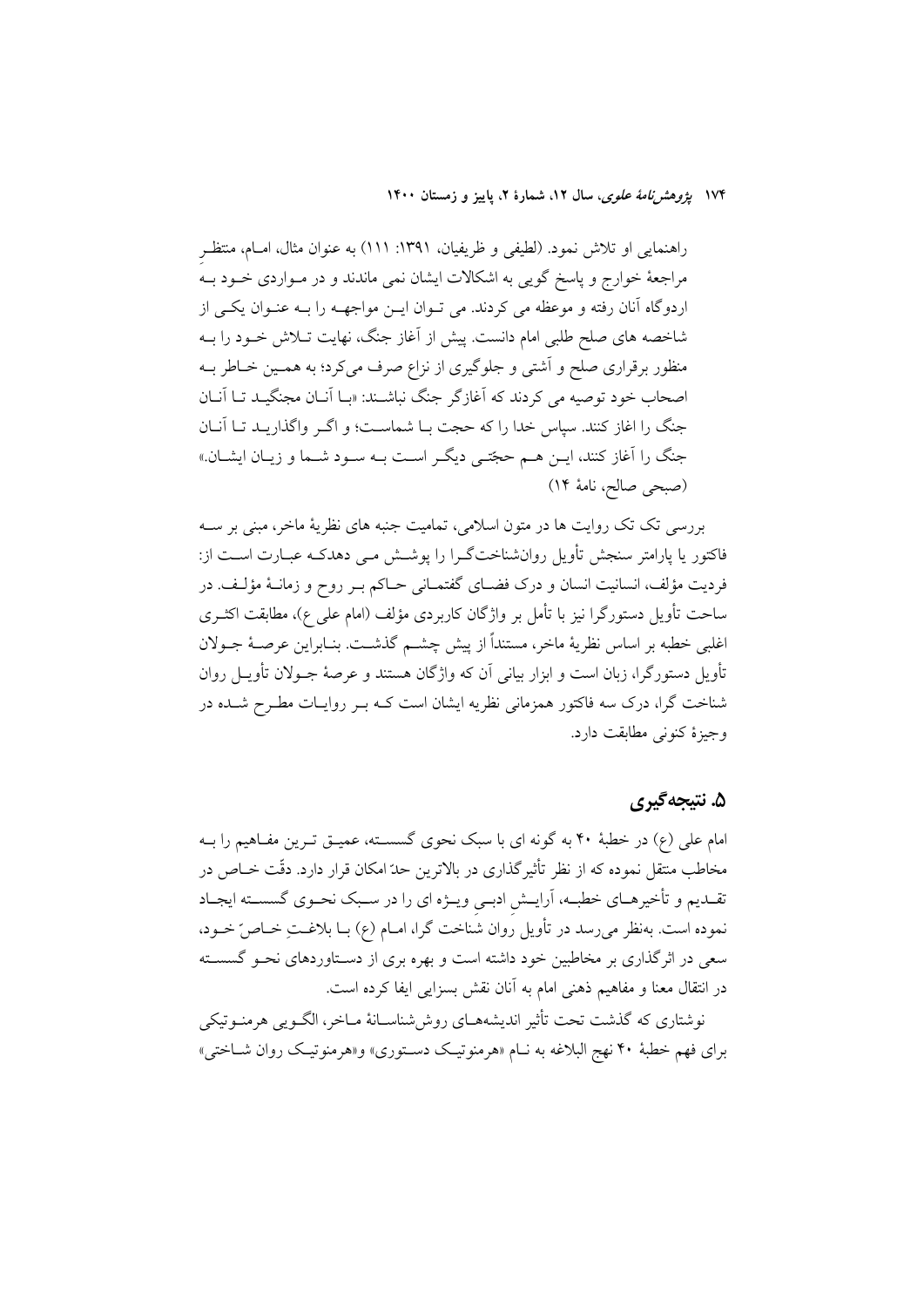خوانش هرمنوتيكي خطبهٔ ۴۰ امام على (ع) دراتخاذ … (مريم هاشمي) ١٧۵

ارائه داد؛ البته صرفاً یک روش برای تفسیر خطبه های نهج البلاغه وجــود نــدارد. بــا کــارکرد معناشناختی پارادایم تأویل دستورگرا می توان به معانی ثانویهٔ ساختار کلام که بر پایهٔ مقاصـد و اغراضي كه سـخن بـا توجه به أنها شكل مي گيرد، و با شـناخت ظرايـف ودقـايق تحليـل متن صورت میگیرد، به زوایای پنهان ذهن متکلم یـا مؤلـف ِمـتن ادبــی پــی بــرد. در واقــع هرمنوتیک مؤلف محور با دو پارادایم تأویل دستورگرا و روان شناخت گرا به عنوان یکــی از مبانی روشمند در مطالعات متون مقدس (نهج البلاغه) از تئوری نظـری شــلایر مــاخر منشــأ شده است.

منظور از تأويــل دســتورگرا خــوانش زبــانشــناختى از خطبــهٔ ۴۰ نبــود، بلكــه خــوانش معناشناختی مدّ نظر بود؛ به ایــن دلیــل کــه نویســنده بــاور دارد اصــل مقولــهٔ فهــم در معنــا رخ می دهد و نه زبان؛ چه این که زبان تنها شکل ساختارمندی اسـت کـه مقولـه فهــم را در قالب ســاختاري اَشــكار مــي ســازد در حــالي كــه در معناســت كــه انديشــهٔ اصــيل مؤلــف ينهان است؛ پس اصالت با معناست.

گزاره های بیانی ذیل در خوانش هرمنوتیک مؤلف محور مستفاد می شود:

- ـ استراتژي صـلح جـويي، ايجـاد آرامـش و پرهيـز از خشـونت، از اهـداف حـاكميتي امام علی (ع) بود لذا همواره کارگزارانش را به تشنج زدایی، ایجاد آرامش و امنیت در جامعه توصیه می کرد.
- ــ سوق دادن جامعه به سوی امنیت و آرامش در شرایط اجتمــاعی بحــران زا، مــد نظــر امام بوده است و دستورالعمل های لازم در این موارد را بـه کـارگزاران خـود مـی داد که حتی در بسترهای ناآرام و ملتهب جامعه، فرصـت هـا را بــرای برقــراری صــلح و آرامش از دست ندهند.
- ـ امـام علــي (ع) بــا اصــالت دهــي بــه جريــان صــلح، چــه در زمــان حيــات پیــامبرگرامی اســـلام(ص) و چـــه پـــس از ممـــات وی در بســـیاری از میـــادین، قهرمانانــه جنگيــد. شخصــيت جــامع الأضــدادي وي از ايشــان هــم قهرمــان صــلح ساخته است و هم قهرمان جنگ؛ صلح میکند مـادامی کـه صــلاح جامعــهٔ مســلمین، امنیت، آرامش و عزت ایشان در آن باشد و جنگ می کنـد مـادامی کـه محـرز شــود گفتمان صلح به سستی و رخوت گراییده است.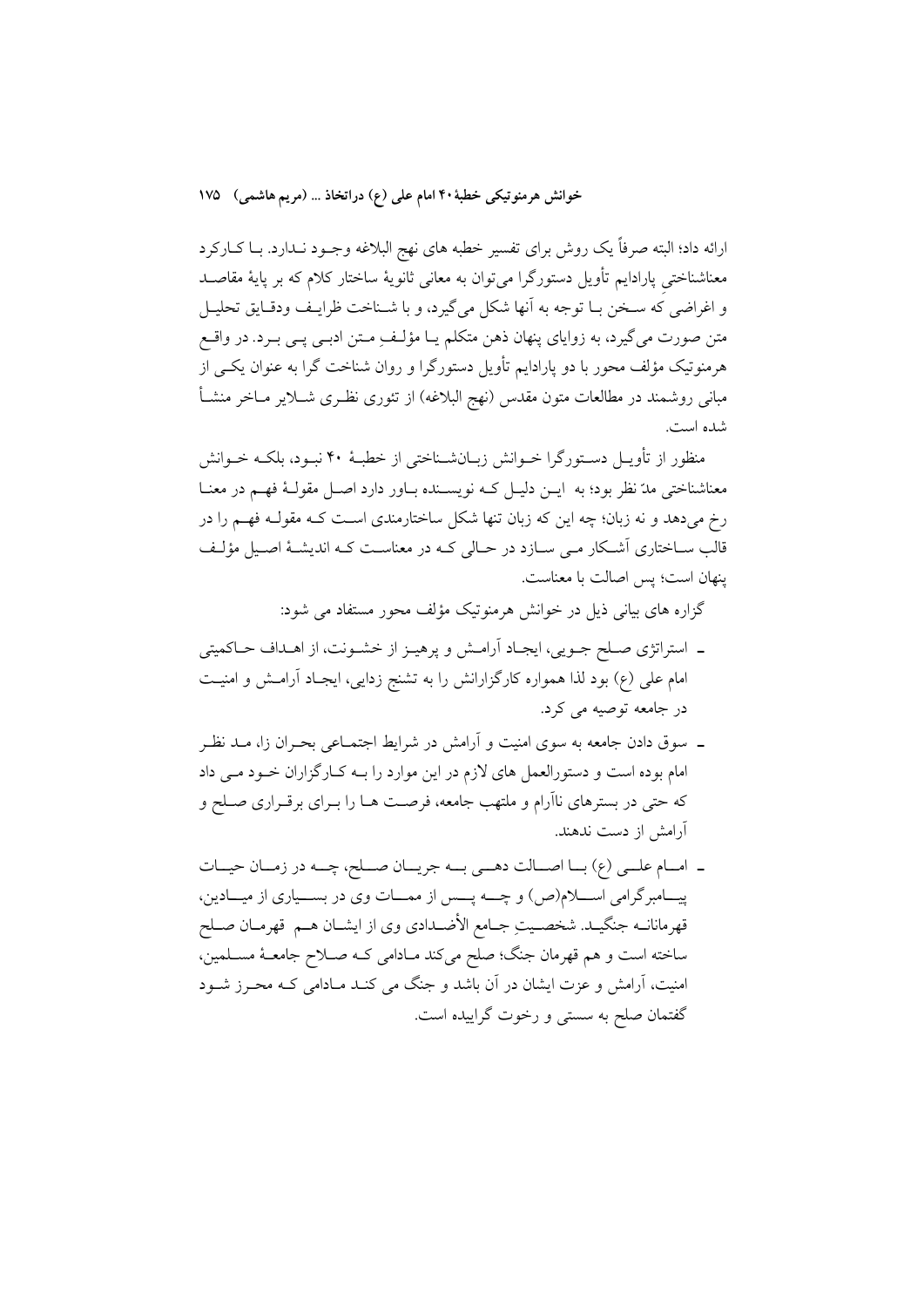۔ مفھومی که ماخر به عنوان بنیان نظریهٔ خویش بیان می کنـد، کلیـت یکپارچــهٔ تأویــل روان شناخت گرا در درک گفتمان اغلبی اکثری روایت هـای تـاریخی، بـا اسـتناد بـه سهٔ مؤلفه یا فاکتور سنجش متون مقدس غیر وحیانی است. به بیان دیگر، اشـراف بـر این سه مؤلفه، مفسر را رهنمون می کند که گرانیگاه درک متون مقــدس غیــر وحیــانی را تمرکز بر رویکرد مؤلف محوری قرار دهد و از رویکردهای دیگر خواهی مفســر و متن، يرهيز کند.

ــ مفسر در تعاطی با متون مقدس غیر وحیانی بایسته است در بیــان پیوســتگی و تبیــین یکپارچگی، سازماندهی و یگانگی روایت مؤلف در خلق اثر، بر ذهنیت و محوریت وي حريص باشد و به عوامـل درونـي حـاكم بـر ذهنيـت مـاتن مـتن يـا خـالق اثـر اهمیت داده و اعتبار رسمی بخشد.

#### يبوستها

ترجمهٔ خطبه ۴۰:حضرت فرمود: (لا حُكْمَ إلاّ لله) سخن حقى است كـه أن را تحريـف كـردهانــد، و معنى باطل ازآن اراده شده است. آرى حكم مخصوص خدا اسـت، ولـي ايــن گــروه مــي گوينــد حکومت وفرماندهی مخصوص خدا است،حال آن که به یقین مردم نیازمند امیر و حاکمی هســتند خواه نیکوکار باشد یا بدکار (اگر دسترسی به حاکم نیکوکاری نداشته باشند وجـود امیـر فــاجر از نبودن حکومت بهتر است) امیری که در حکــومتش مــؤمن بــه کــار خــویش بیــردازد، و کــافر از مواهب مادی بهرهمند شود، و به این ترتیب خداوند به مردم فرصت می دهد که زنـدگی خـود را تا پایان ادامه دهند. به وسیله او اموال بیت المال جمع آوری مـی گردد،وبـه کمـک او بـا دشـمنان مبارزه مي شود، جاده ها امــن و امــان خواهــد شــد. و حــقٌ ضــعيفان بــه كمــک او از زورمنــدان گرفته می شود،وبه این ترتیب نیکوکاران در رفاه قرار گرفته و از دست بدکاران درامان مـی باشـند. و در روایت دیگری آمده است که هنگامی که امام شعار لا حُکْمَ إلاّ لله را شنید فرمـود: آری مــن در انتظار حکم الهي درباره شما هستم سـپس فرمـود: امـا در حکومـت حـاکم نيکوکـار شـخص پرهیزکار به خوبی انجام وظیفه می کنـددرحکومت حـاکم بـدکار شـخص شـقی و نایـاک از آن بھرومند می شود تا اجلش سرآید و مرگش فرا رسد.